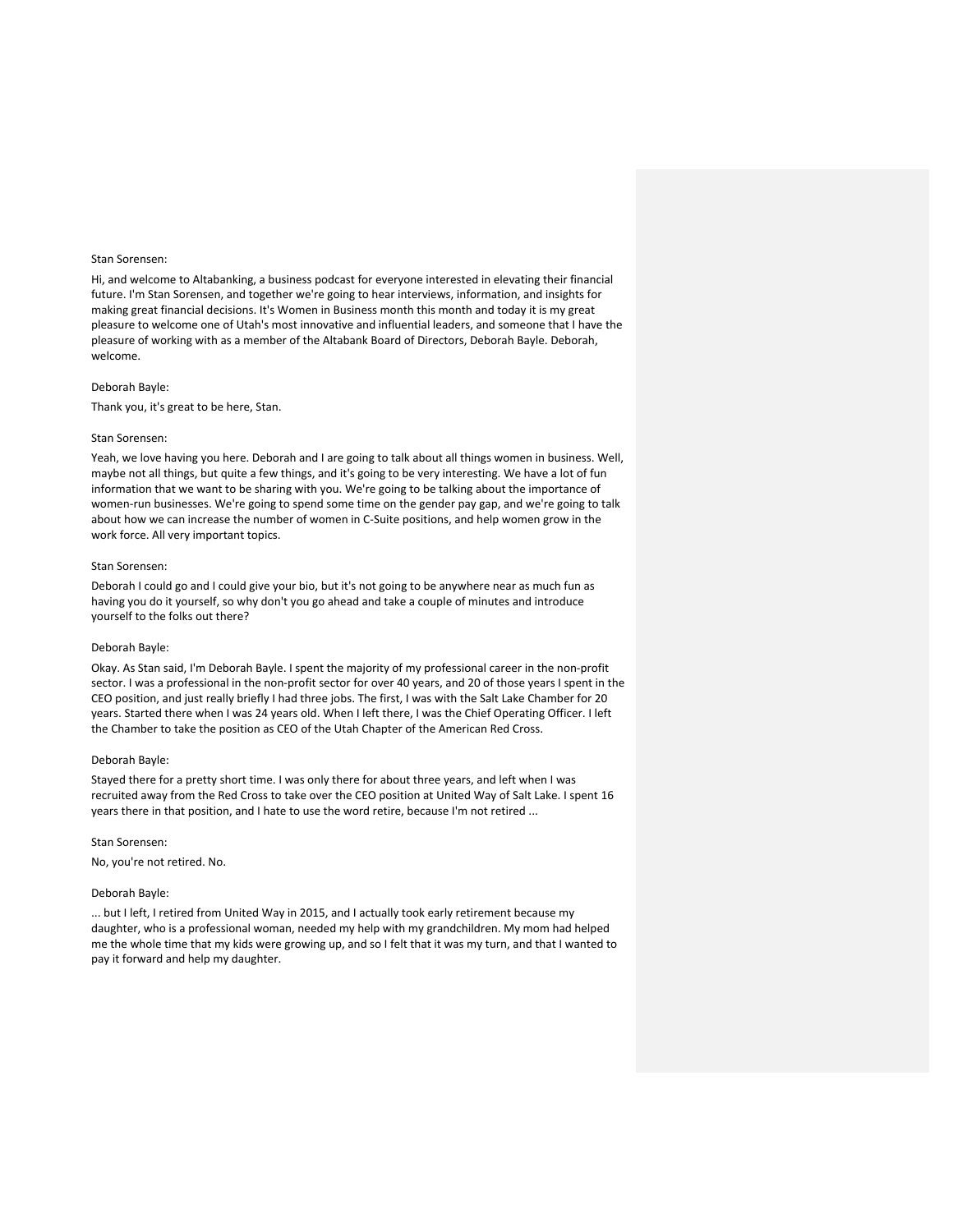Stan Sorensen: Sort of second career in a way.

#### Deborah Bayle:

Yeah, in a way, and it still is. When I left United Way, I had thought about it for a couple of years prior to that, and decided that what I really liked the best about being a CEO was the administrative side, which most people would say, "Are you crazy?" I love the administrative and the governance side of the business, and so I decided that when I retired, I wanted to look at getting on corporate boards.

# Deborah Bayle:

The Altabank, which was Bank of American Fork at the time, approached me when I was still working, still CEO, and I had bank presidents and top-level bankers from all the major banks in the community on my executive committee, and I had to ask them if it was okay because this would have taken me away from my duties as CEO. Every one of them said, "This is a super opportunity for you. It's a great bank. It's something that you would be really good at, so go for it."

# Deborah Bayle:

I joined the board of the Bank of American Fork in January 2014, and as I said, I retired in August 2015, so there was some overlap there. I have really enjoyed that. They took a chance on me because I didn't have a lot of banking experience. I had been on the board of the Federal Reserve Bank here, the Salt Lake Branch of the Federal Reserve, and so I had done that for six years. That really isn't banking. It's more economy.

Stan Sorensen:

Yeah, right. Yeah.

# Deborah Bayle:

As I said, they took a chance on me, and I'm really glad they did. It's been a tremendous learning experience for me, and I've enjoyed almost every minute of it.

Stan Sorensen: I think we're certainly the better for it as well.

Deborah Bayle: Well, thank you.

Stan Sorensen: I'm glad you made that decision when you did.

Deborah Bayle: Well, thank you.

Stan Sorensen: Yeah.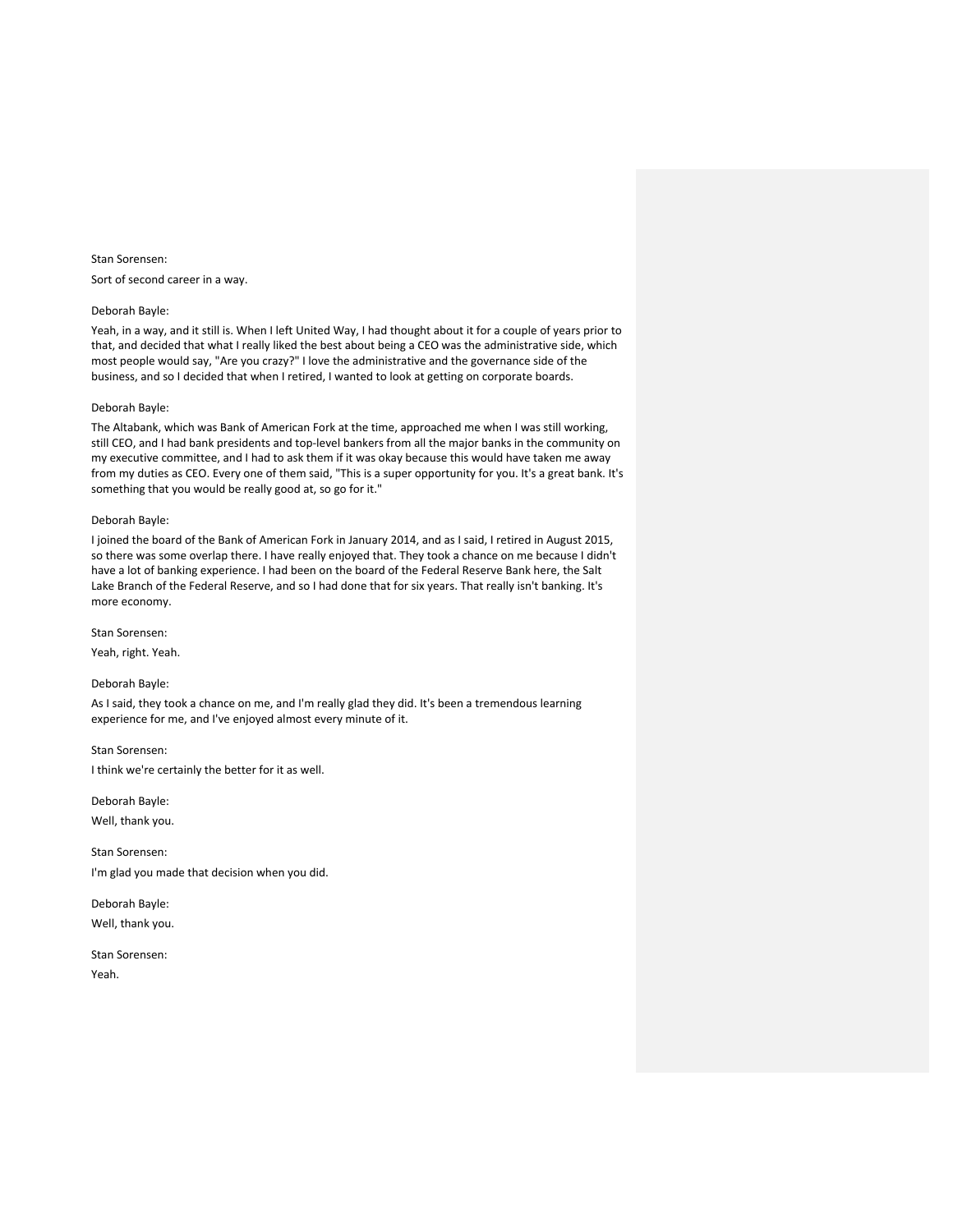I also, I don't want to toot my own horn too much, but I also, I serve on about five other boards right now. Most of them non-profit, and am Chair of one, and chair elective of another. That keeps me busy. I also do some consulting work. I have my own consulting company but I don't really have a lot of time for that because of my other jobs, and I still tend my grandkids a little bit, so that's me in a nut shell.

# Stan Sorensen:

Yeah, that's a lot. I mean there's a lot there, and very busy, and the temptation is to talk about your grandkids, for me, is very high, but ...

# Deborah Bayle:

We won't do that.

Stan Sorensen:

Yeah.

Deborah Bayle: I could go on for hours. I have many photos, just so you know.

#### Stan Sorensen:

Which we can share. I'm perfectly happy with that. All right. Thank you again for that. Let's dive in .

Deborah Bayle:

Okay, let's do it.

# Stan Sorensen:

Let's sort of see where we go here. We have an entire month that we celebrate women in business, and women in business leaders, founders, business owners, etc. Let's just start with the level set. Why is that important?

# Deborah Bayle:

Well, first of all, in Utah, 60% of women work. People don't realize that. Our numbers of working women are actually higher than the national average. Just to put it in perspective, 72% of men work, so it's not that much different.

Stan Sorensen:

Right.

#### Deborah Bayle:

44% of our work force is made up of women, and that's the reason I think it's so important because women play such a critical role in the success of our businesses, and yet they're not recognized and in many ways they're marginalized. I think by having this month where we're recognizing women, and showing that it's important for women to be in business, and that they bring a lot to the businesses they serve is very important. I'm glad that we're doing it.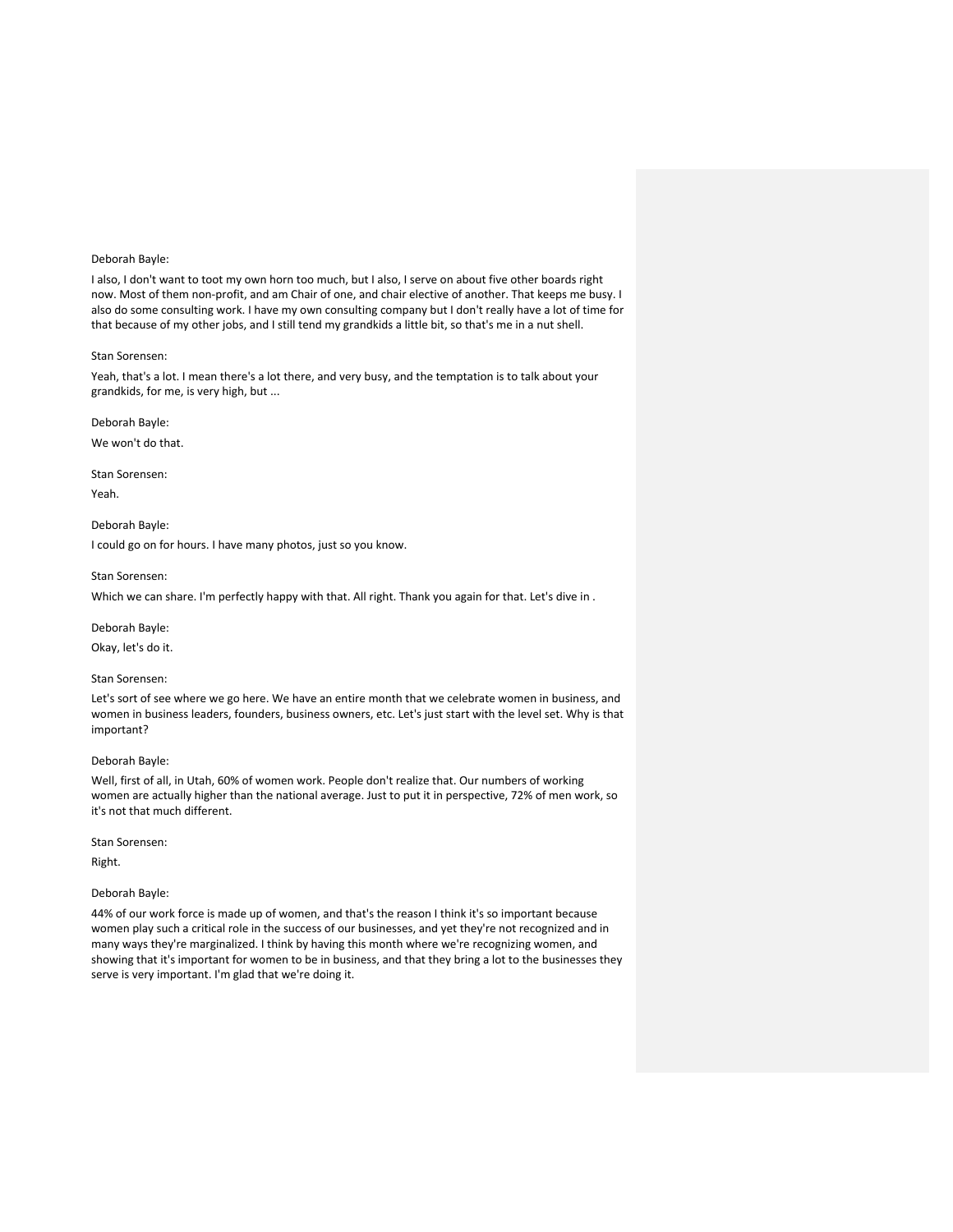Yeah. Yeah, I will say though that it feels like we shouldn't just have to take a month ...

Deborah Bayle:

No.

Stan Sorensen: ... to be recognized. It should just be ...

Deborah Bayle: It should be part of ...

Stan Sorensen: It would be a conversation.

Deborah Bayle: Exactly. Exactly. Yeah.

# Stan Sorensen:

Yeah. The fact that we have 60% of our work force in the state women, and that that is so much larger than the national average, what do you think contributes to that?

# Deborah Bayle:

Well, we have larger families, as I think everybody knows here, and in most cases, it takes two incomes to support a family anymore. We have a lot of women in our state who are the only bread winner. About 25% of working women, they are the only bread winner, whether they're single parents, or single mothers, or whatever. They are the only bread winner, and so I think that both of those things play into the reason that we have a high percentage.

# Deborah Bayle:

Plus, we have a higher percentage of part-time workers who are women than the national average, so I think that's one of the reasons is because in many cases you might have two people serving in part-time positions to fill a full-time position.

# Stan Sorensen:

Do the part-time positions include the seasonal positions that are attached to some of the tourism and things?

Deborah Bayle:

Yes. Yes they do.

# Stan Sorensen:

Okay. The fact that you've got 25% of the women in the workforce being the sole bread winner, it feels like then it's sort of a disconnect when we begin to talk about the wage gap.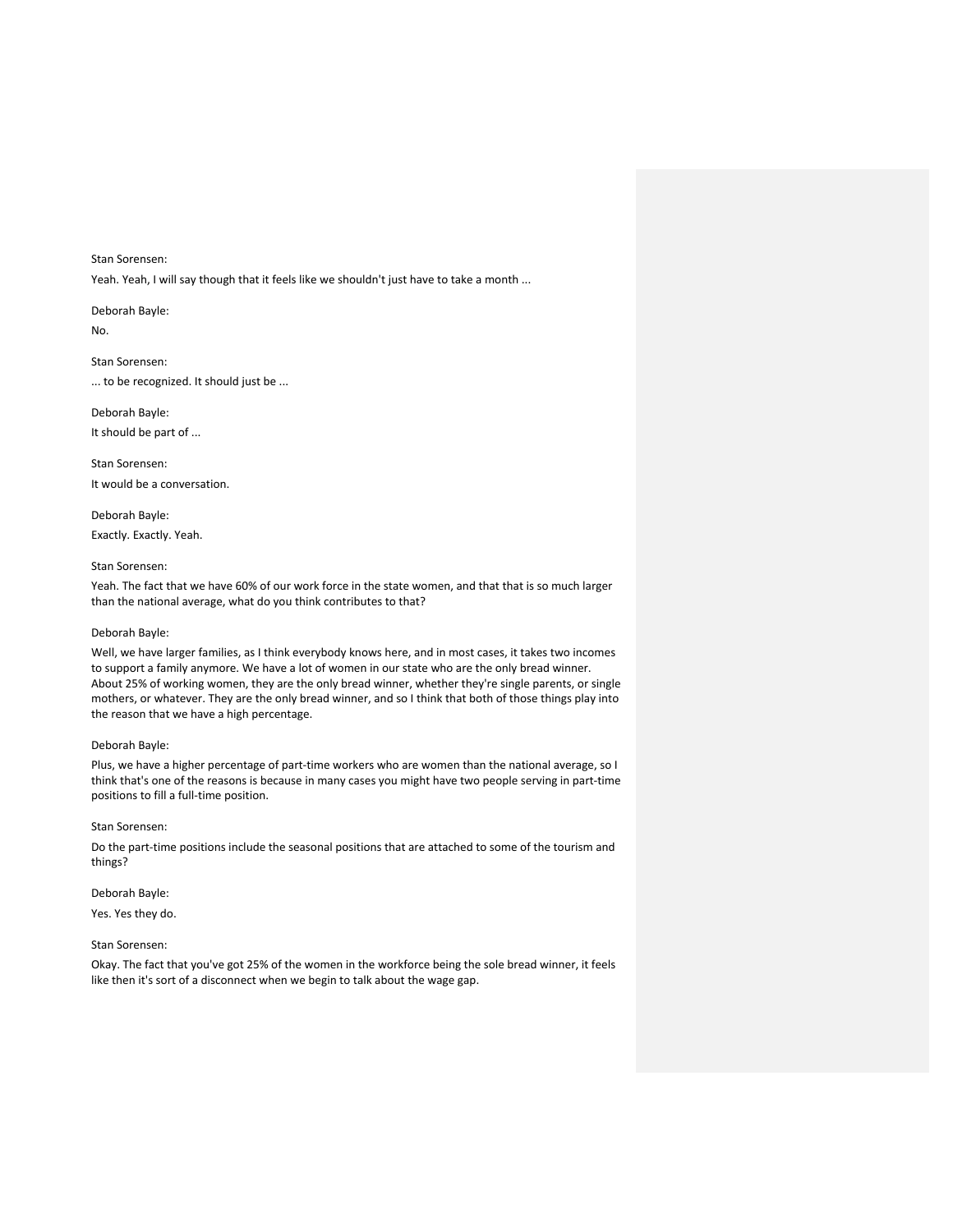# Not really.

# Stan Sorensen:

I guess it feels more inequitable to me if you put it into that perspective where you've got, here I am, and I'm a working woman. I'm the sole bread winner for my family, but on average I'm making 30% less than my male counterparts.

# Deborah Bayle:

Many of the women who are sole bread winners are in low wage jobs. Many, many single moms here in our state live in poverty, they and their children live in poverty because these low-wage jobs are not seen as valuable as the jobs that maybe men perform. What we have seen is that when there are jobs that are dominated by women, the wages don't go up, but if those same jobs are then started to be dominated by men, you do see the wages increase. That's just another area that we really need to take a close look at.

# Stan Sorensen:

Yeah. I'm going to circle back to that in just a second. The comment that I wanted to make as we talk about many of these jobs being lower wage jobs, it's interesting though that, if I'm not mistaken, a number of those jobs were deemed as critical during the pandemic, and so we were asking these folks to go to work, and put themselves ...

Deborah Bayle:

Put themselves at risk, yes.

Stan Sorensen:

... risk their health etc, as the sole bread winner, and you just get this perpetual ...

Deborah Bayle: That's true.

Stan Sorensen:

... cycle of risk that's in there.

# Deborah Bayle:

That's true and many of those women are women of color, and so as we know, they have a much higher percentage of people who contracted the coronavirus, and I think that's part of the reason is because they were exposed a lot more than maybe you and I would have been because we weren't in those kinds of jobs that required us to go out and be in front of people every day.

Stan Sorensen:

Yeah.

Deborah Bayle: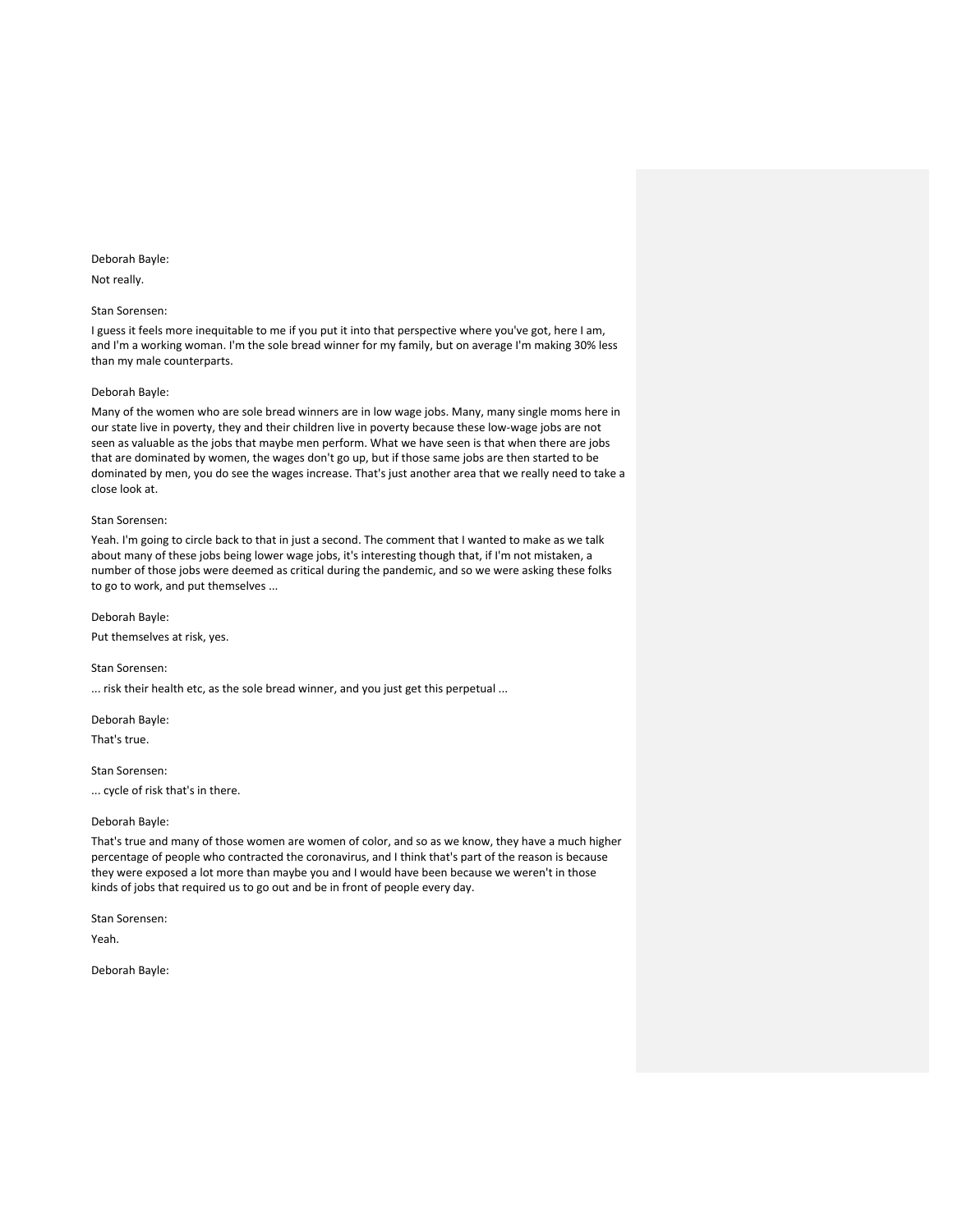## That's a difficult time.

## Stan Sorensen:

Yeah. The wage gap, to bring that back around, the wage gap question, and the temptation, of course, is to say, "Okay, so how do we fix it?" If there was an easy answer to that, the question I'd like to ...

## Deborah Bayle:

Right?

## Stan Sorensen:

... exactly. You and I were talking about this before we started rolling, about the Utah State Women in Leadership Project, and the study that we both looked at, and one of the things that caught my eye, the very first paragraph talks about it could take anywhere between 40 years to 130 years to get parody, in terms of compensation. Obviously, we're not going to get it fixed today, but maybe we could bounce around a few ideas, some of the things that might help.

# Deborah Bayle:

Mm-hmm (affirmative). It's a really complex issue. I think the easy thing to say would be, "Well, it's because women are discriminated against, and there are biases against women." That's true to a certain degree, but that's not the only reason that we have this wage gap.

#### Deborah Bayle:

I think that there's a cultural norm and attitudes here in Utah, and probably not just Utah, but other places as well where women are expected to stay at home, or they're expected to be the primary caregiver, and they're not given the supports that they need to get out of those low-wage jobs, and they're not given the educational opportunities. They're sort of put in boxes that I think are very unfortunate.

# Stan Sorensen:

Yeah.

#### Deborah Bayle:

I think that that's another reason that we have this gap, plus we have, as I said before, we have larger families. People have more kids, and so women often will take breaks from their careers to raise their kids, and so they lose a tremendous amount of earning power during those years because when and if they come back, they often don't have the skill set that they had when they left, and so again, they get into these low-wage jobs, so sort of a vicious cycle.

#### Stan Sorensen:

Right. That employment gap question is something I wanted to be sure that we touched on. I know that the governor's one Utah plan has a couple of statements in it where he'd like to be able to address reskilling, if you will, or skilling up, anybody who takes a gap in employment, but it seems to me that there's a bit of a hesitancy on there on the part of some women, to kind of jump back into the education pool, which then, of course, allows them to jump back in to employment.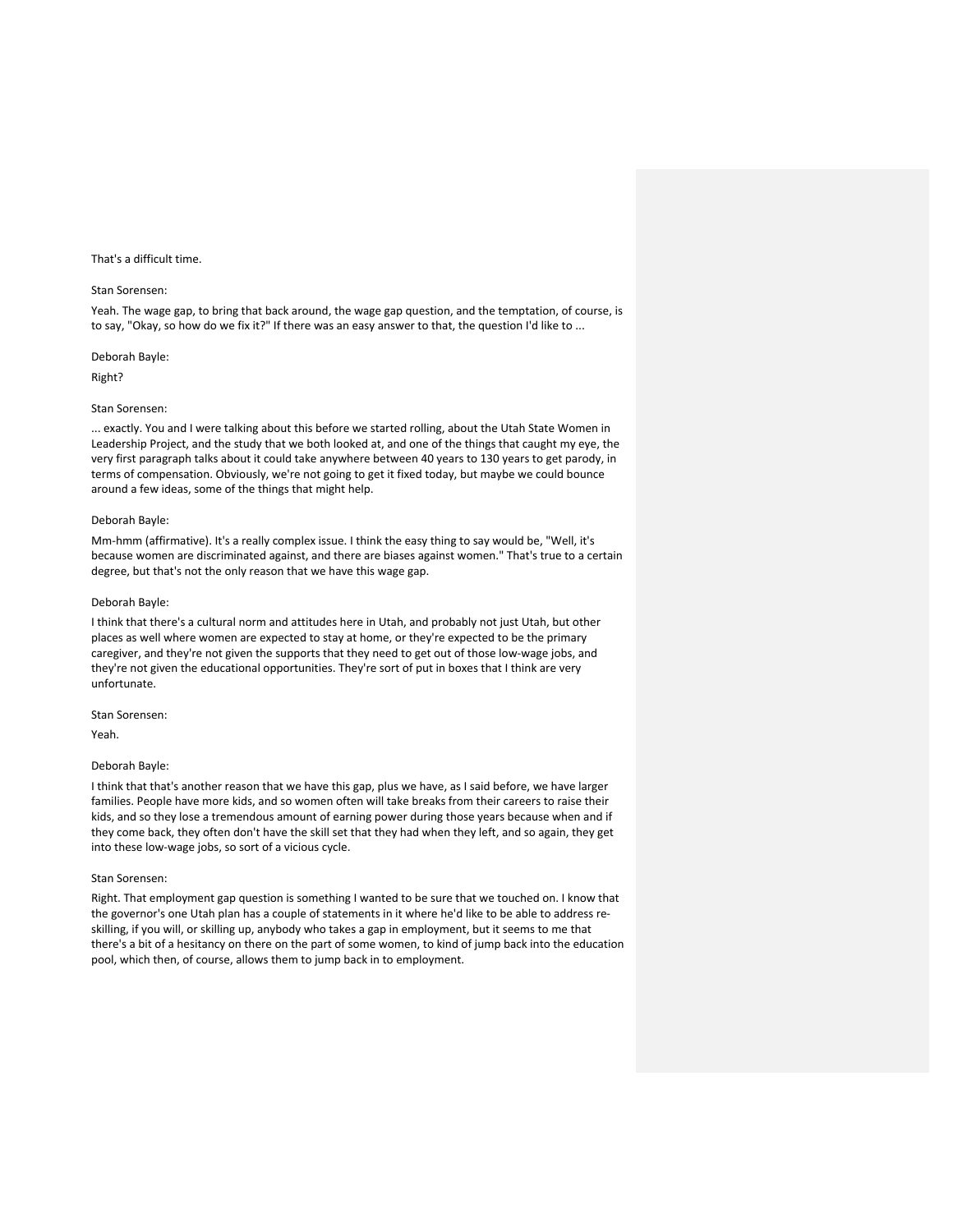Well, and many times it's because they don't have the support they need at home, and I don't want to man-bash because I love men, but in most homes, the woman is still expected to carry almost the entire load of running the household, and taking care of the kids. So often women will put their husband's educational needs first. Make sure the husband gets through school, and then they'll go back. Well, nine times out of ten, they don't go back because if they do that, it requires a lot of time away, and so they might just throw up their hands and say, "I just can't do it. I don't have the time and I don't have the support."

#### Stan Sorensen:

Mm-hmm (affirmative). Yeah. I think about that same ... There's that same discussion that takes place, I know, within families about going back to work period.

## Deborah Bayle:

Right.

## Stan Sorensen:

The statement is, "Well, I don't want to take that much time away from my family. I don't want to take ..." etc. Do you think that there may become a trend or that there's starting to be a trend, both on the education side, and on the employment side, to provide greater flexibility of hours, or greater flexibility of work locations and things like that?

# Deborah Bayle:

Yes I do, and I think that's a bright spot. I think that that's one of the benefits that we've seen from the pandemic is that we have seen that we can do school online, we can work online, and we don't have to actually be there to be productive. I think we're going to see that continue. I also think that we need to take a close look at child care in this state because one of the other reasons that women don't go back to work, or don't work in the first place, is because childcare is so expensive.

#### Stan Sorensen:

Mm-hmm (affirmative).

# Deborah Bayle:

They need to sort of weigh is it going to be worth my while? Am I going to get enough of a paycheck to make it worth my while to work, or is the childcare just going to suck up everything that I make? Also, there's a lot of areas in our state where childcare isn't even available.

# Stan Sorensen:

I was just ... That's one of the things I highlighted in this.

Deborah Bayle: Yeah. Yeah.

Stan Sorensen: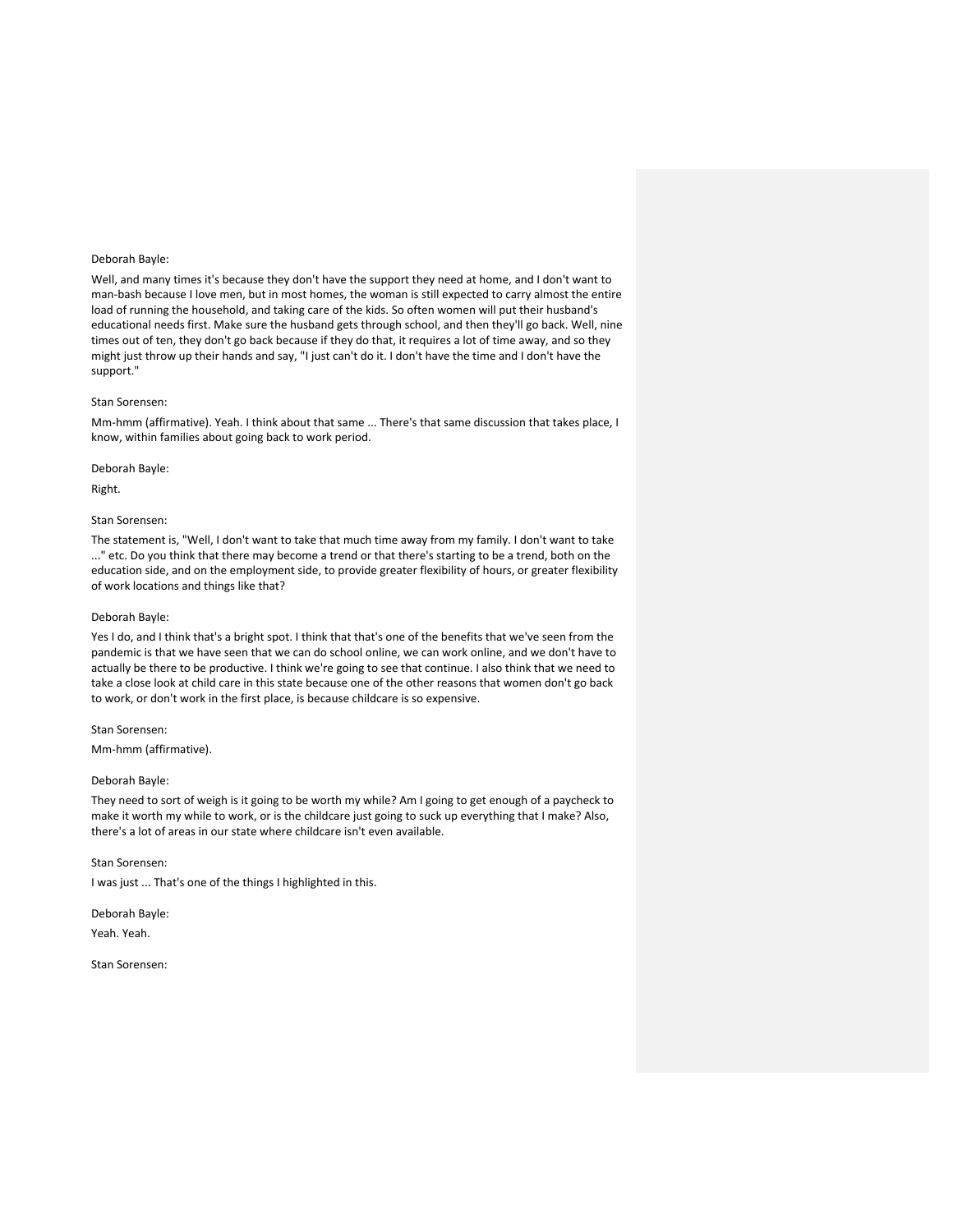Yeah, we've got this big lag for the rest of the nation with respect to accessibility.

# Deborah Bayle:

Right, and not only that, but the quality of child care. You don't want to take your child to somewhere you don't feel comfortable ...

# Stan Sorensen:

Exactly.

# Deborah Bayle:

... or that you don't feel that your child will be safe. I think that that is another big issue for many women.

## Stan Sorensen:

Yeah. Yeah. It is one that I think is imminently fixable.

# Deborah Bayle:

It is, but we need the policy makers at the state level to put more parameters in place for what childcare facilities look like, and how many kids they can have per trained caregiver, and so on. There are lots of things that could happen at the state level.

# Stan Sorensen:

Mm-hmm (affirmative). Yeah. Trained is the operative word.

# Deborah Bayle:

Trained is the operative word. Yeah, you can't just stick anybody in there.

# Stan Sorensen:

Correct. Yeah, which again becomes another educational opportunity.

# Deborah Bayle:

Unfortunately, background checks are absolutely critical as well.

Stan Sorensen:

Oh yeah.

Deborah Bayle: Need to make sure that, again, our kids are safe.

# Stan Sorensen:

Mm-hmm (affirmative). Yeah. You say that, and I remember ... I coach little league baseball for a number of years, and was involved in the YMCA with my sons, and I had to undergo a state-controlled background check every single year.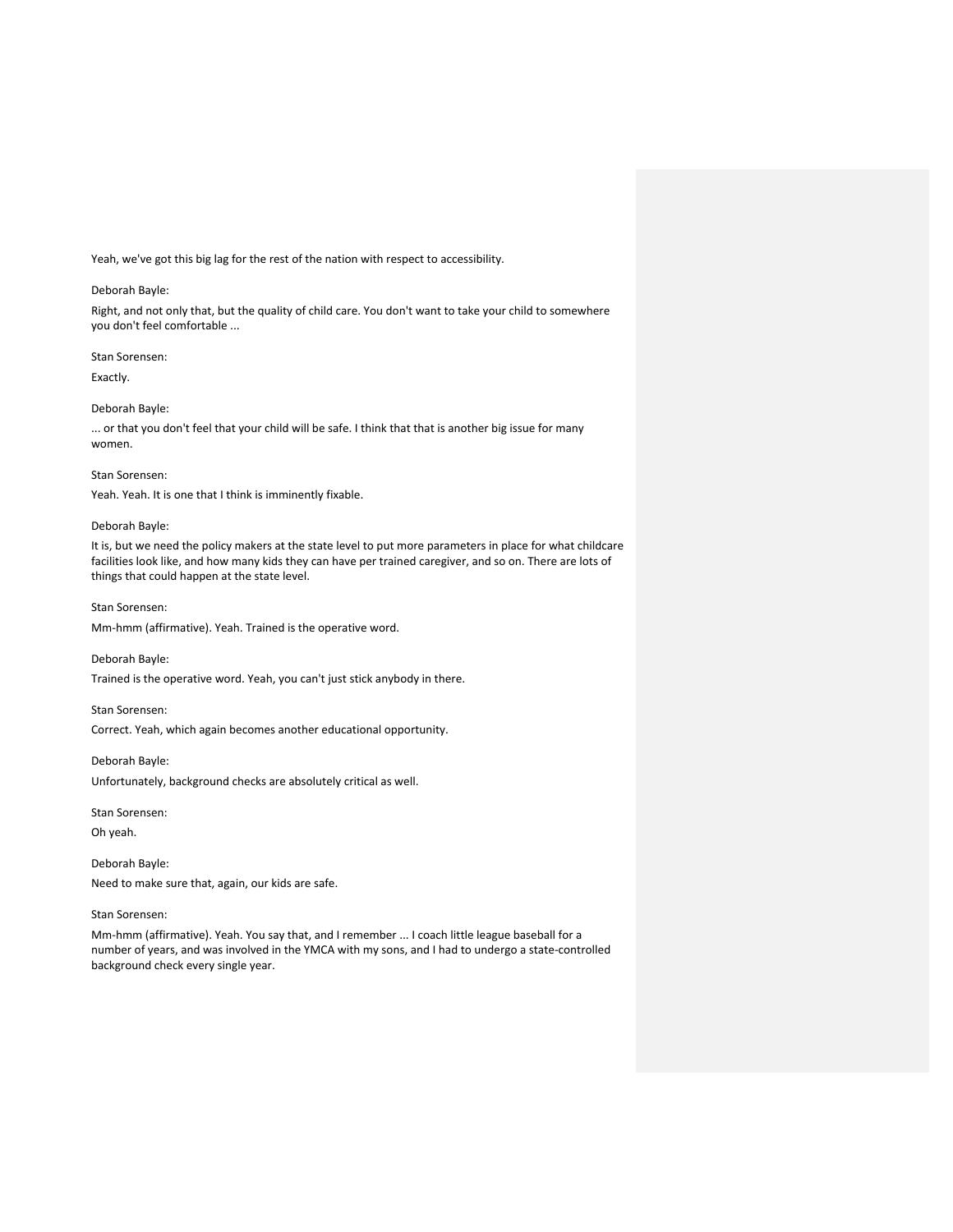I think that's wise. I really do.

#### Stan Sorensen:

Yeah. It was sort of surprising to me that you'd hear about places where you don't have to do that, or you do it just once.

Deborah Bayle:

Yeah.

# Stan Sorensen:

It's a little inconsistent there. The other element that jumped out at me, we touched on sort of reskilling a little bit, but it's also was interesting to me in this study to read about the lag in girls and women who continue to pursue STEM-oriented areas of study, one, or two that don't go on to get advanced degrees or advanced certification after graduating from college or community college.

#### Stan Sorensen:

Obviously, the family pieces of that that we've been discussing is part of that, but it seems like that's only part of the cause to me.

# Deborah Bayle:

Well, I do think that women and girls often are taught from a very young age that you can be this, this, and this, but you can't be this, that, or the other. I think that needs to change. I think it needs to change not only with parents, but with school counselors, and with teachers, and with the media. If you look at, so many times the media portrays girls as nurses and boys as doctors, and there's nothing wrong with being a nurse at all. It's a very worth-while profession, but I think those stereotypes get ingrained in little girls very, very early.

# Deborah Bayle:

I think we need to do whatever we can to change those that are ingrained in our girls, and boys. This is kind of an interesting story. I was at my grandson's baseball game the other day, and the other team had two girls on it. We were sitting behind our team's dugout area, and the coach pulled all of the kids aside. We only have boys on our team. He pulled all the kids aside, and he said, "I heard that one of you said to one of those girls on the other team, 'Girls don't play baseball.'

# Deborah Bayle:

He said, "First of all, that's not true. Girls can play baseball as well as boys can. If I hear any of you saying anything like that ever again, you will not play on my team because that is not how we treat other ball players.'" I was so proud of him.

Stan Sorensen: Yeah, right on coach.

Deborah Bayle: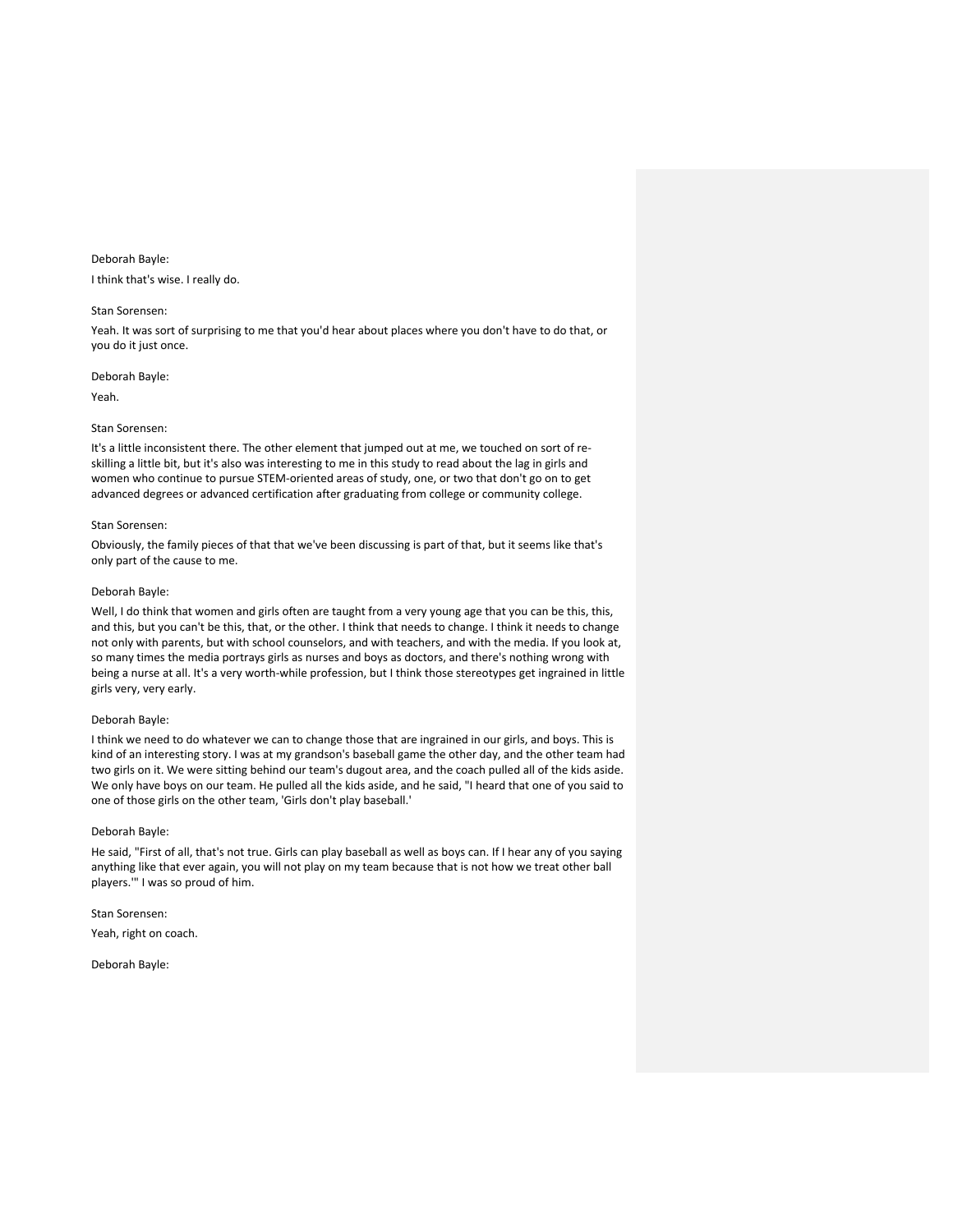He did it right there during the game, right when it happened.

Stan Sorensen:

Yeah.

Deborah Bayle:

I thought that was a really great lesson for those little boys to learn.

#### Stan Sorensen:

Yeah. Yeah, I completely agree. That's fantastic. As you're telling that story, I just keep thinking every couple of years, the Little League World Series, you have team that are mixed boys and girls, and there's always a girl who is either a phenomenal pitcher, or a phenomenal hitter, or in many cases both. On the one hand, you love to see it. On the other hand, the fact that it gets this outstanding media attention because oh look, it's a girl that does that. It just kind of continues to reinforce some of those perceptions.

Deborah Bayle:

Exactly. You're right.

Stan Sorensen:

I used to hate that.

# Deborah Bayle:

Again, it was like we were saying about having Women In Business Month, it should be the norm that it's not. Something different, that it's just part of growing up is to be on a baseball team with both boys and girls.

#### Stan Sorensen:

Yeah. Yeah, exactly. Exactly. We've talked about the wage differentiation. We've talked about education. Let's talk a little bit about starting businesses.

Deborah Bayle:

Okay.

# Stan Sorensen:

Women starting businesses. I follow a number of women entrepreneurs from the tech industry in Seattle because that's where most of my career's been.

Deborah Bayle:

Right.

## Stan Sorensen:

I see some really interesting comments from them about not being able to get particular pitches with venture capitalists, or having a hard time when they go into banks, and things like that. The thing that I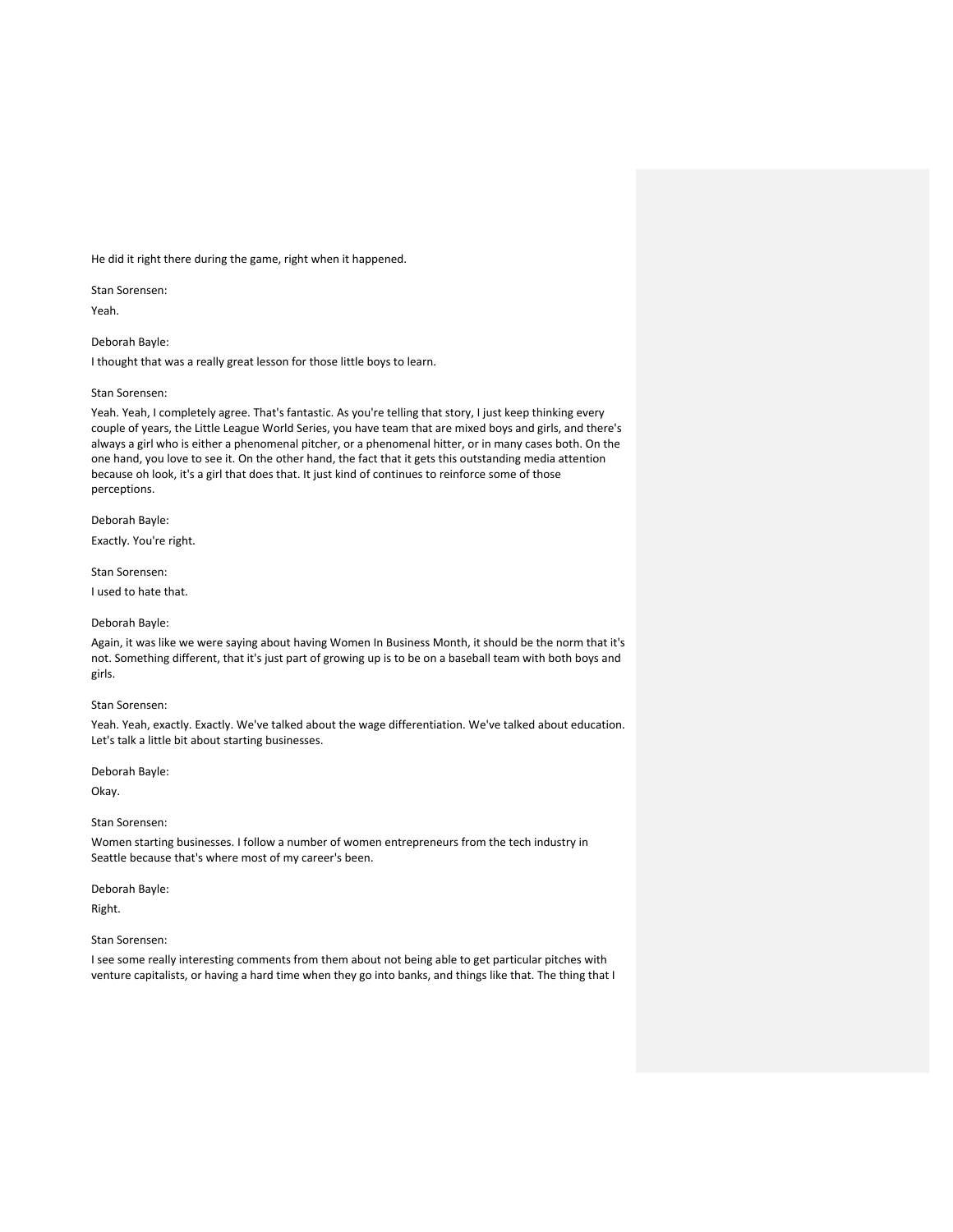really like is it doesn't seem to dissuade them from really going after it, and really starting a business. I know there are a number of women entrepreneurs out there. I know there are a number of women listening that are interested in starting a business. If one of them were to come to you and say, "Deborah, what should I do? I've got this great idea. I've got a business plan. What do you suggest?" What would you tell them?

## Deborah Bayle:

What I would tell them first of all is, "You go girl," because it takes a lot of courage to do that. There's a lot of risk involved in starting a business, and I think especially for women because they don't have some of the same access to funding that men might. What I would tell them is, "Find a mentor. Find a role model. Somebody that can help walk you through the process, and if you need money, go to a womanowned VC firm."

# Deborah Bayle:

I have a friend who lives in Texas half time, and in Deer Valley half time, and she owns her own VC firm. She only works with women.

Stan Sorensen: How about that.

Deborah Bayle: Isn't that great?

Stan Sorensen:

Yeah, I love it.

# Deborah Bayle:

She's not the only one out there. There are other women-owned VC firms. They're out there. It's just doing networking. That word is so overused, but it's absolutely valuable to get to know people, tell them what you want to do, and people want to help, especially women want to help other women, I think.

#### Stan Sorensen:

Mm-hmm (affirmative).

# Deborah Bayle:

There are lots of men who make great mentors too. Some of my best mentors when I was coming up in the world, were men, and they took me under their wing, and they helped me, and their help was absolutely invaluable to me. I think it's absolutely critical to have people who sort of support you, and build you up, and help you get through all of the necessary things. The Salt Lake Chamber has a group that is for women business owners, and they offer classes, and trainings, and things like that to help people start businesses as well. There are others besides that, so there's lots of ways that women can find the help that they need.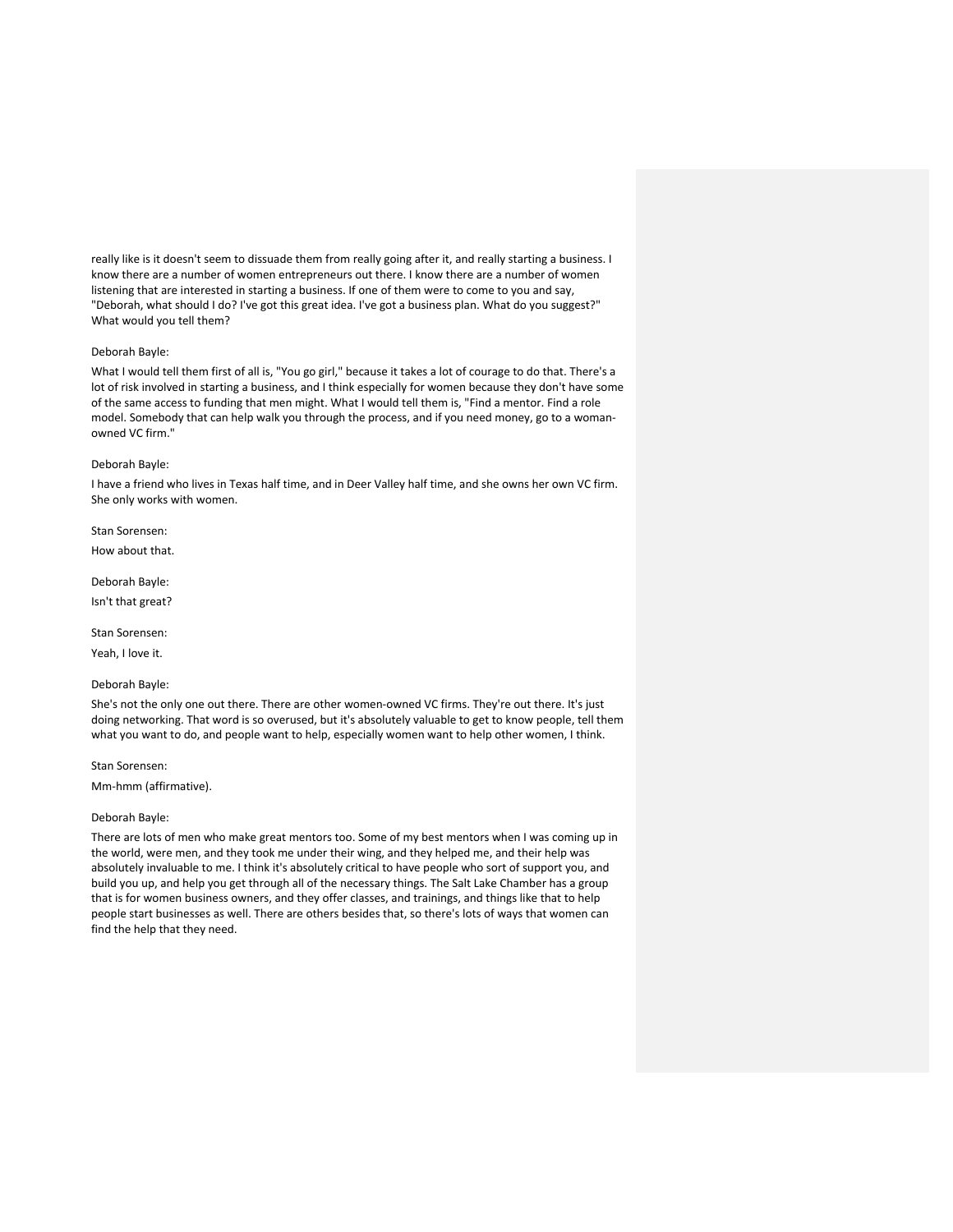Yeah. Yeah. As you know, we're running our Women In Business Campaign for lack of a better phrase, and again we thank you for your help in that in terms of evaluating a lot of those short essays that have come in. One of the things that I found kind of interesting is the variety of different businesses that we're seeing. In some ways, I think if we had a great way to promote the fact that women-run or women-founded businesses run the gamut just like any other business.

Deborah Bayle:

Sure. They're not all scrap booking companies.

Stan Sorensen:

Right, exactly. Yeah.

# Deborah Bayle:

I had a friend many years ago, in fact, who she owned a company that was in the oil and gas industry, so totally out of what you would think a woman-owned business would be, but she was a pioneer and still is to this day. You're right. They run the gamut, and you can't assume that you know what kind of a business a woman's going to want to start or want to run.

# Stan Sorensen:

Exactly. I met somebody through YPO a few years ago who runs a railroad, a woman who runs a railroad, and it's super interesting to talk to her about the challenges of that industry.

Deborah Bayle: I bet it is, yeah. I bet it is.

Stan Sorensen: A lot of different levels.

Deborah Bayle: Yes,

#### Stan Sorensen:

We won't go too deeply into that. I would also say that the mentor question applies for women who are working to advance their careers ...

Deborah Bayle:

No question.

Stan Sorensen:

... and getting into the C-Suite.

Deborah Bayle: No question.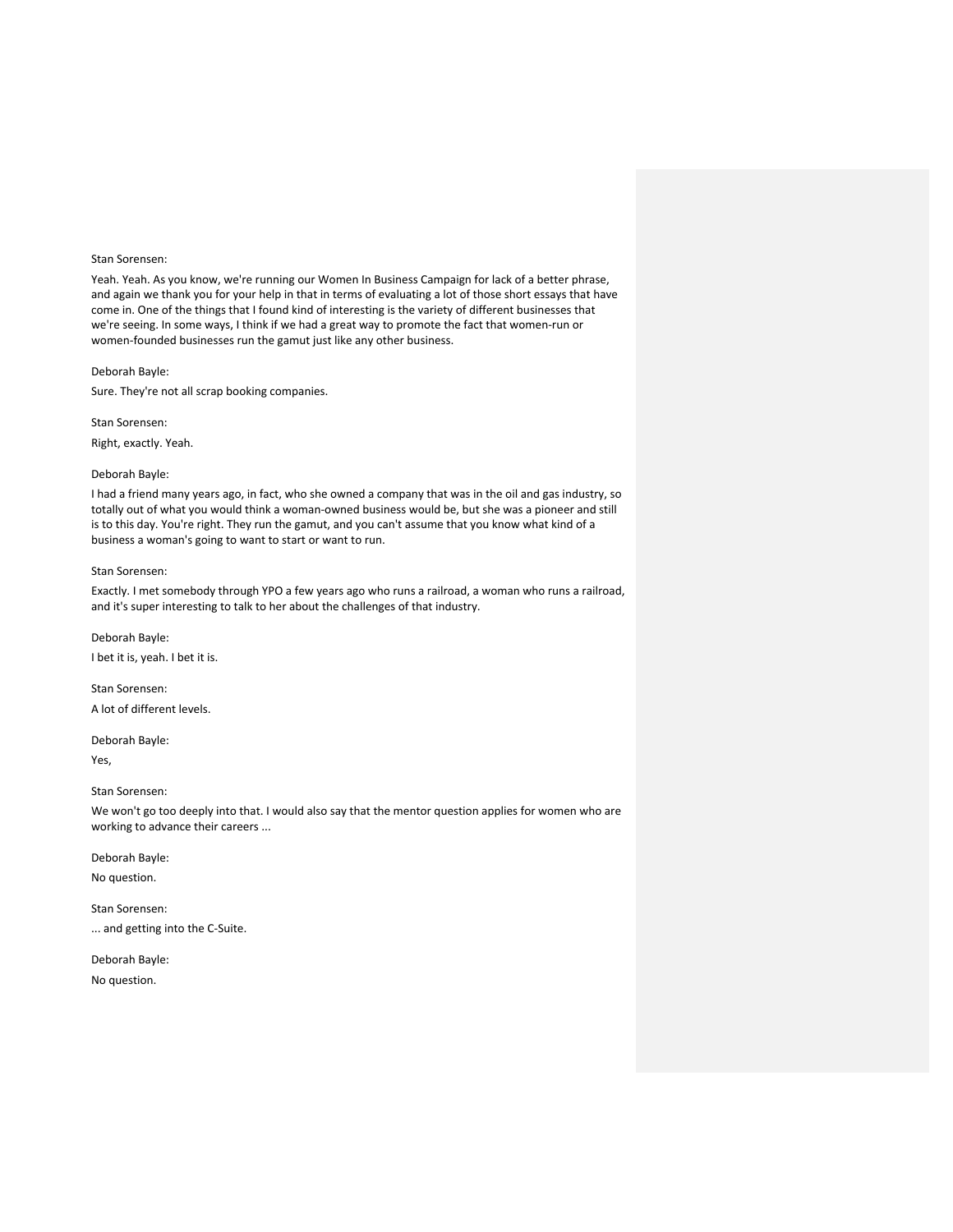I think about this a lot, having worked for so many companies that have just an absence of women around the leadership table, even around the second level of leadership table. I know that there's a lot of talk about how do we fix this? I'd love to get some of your thoughts on that. What can and should businesses be doing?

# Deborah Bayle:

What I think, first of all, women need to be given those opportunities. The people who are in leadership positions need to recognize that they should be putting women into some of those jobs that come available. If they say they don't know any, or they can't find any, it's because they haven't looked very hard.

Stan Sorensen:

Yeah.

# Deborah Bayle:

I'll go back to mentors again. I think women who are in either mid-level management, or wherever they are in the company, need to find mentors and role models to help bring them along, and help them sort of break into the C-Suite, and it might take a few years, so patience is ... You have to be really good at what you do. You shouldn't be put into the C-Suite just because you're a woman.

Stan Sorensen:

Correct.

Deborah Bayle:

You have to be great at what you do.

Stan Sorensen:

Yeah.

# Deborah Bayle:

I also think that women need to receive training. They need to be given the chance to go to conferences, and to receive certifications, and sometimes people in leadership don't do that. They give those opportunities to the men, but they don't to the women. I just think one of the things that I have seen so often is that women are not included in the social aspects of the management team. That is so wrong.

## Deborah Bayle:

Women need to be invited to the lunches that the management team goes to. They need to be invited to participate in golf tournaments, or just a golf foursome, and if you think that women can't golf, believe me, they can. I have many friends who are excellent golfers. They shouldn't be excluded, even if you're going to a Jazz game together, invite the women. They shouldn't be excluded just because they're women.

Stan Sorensen: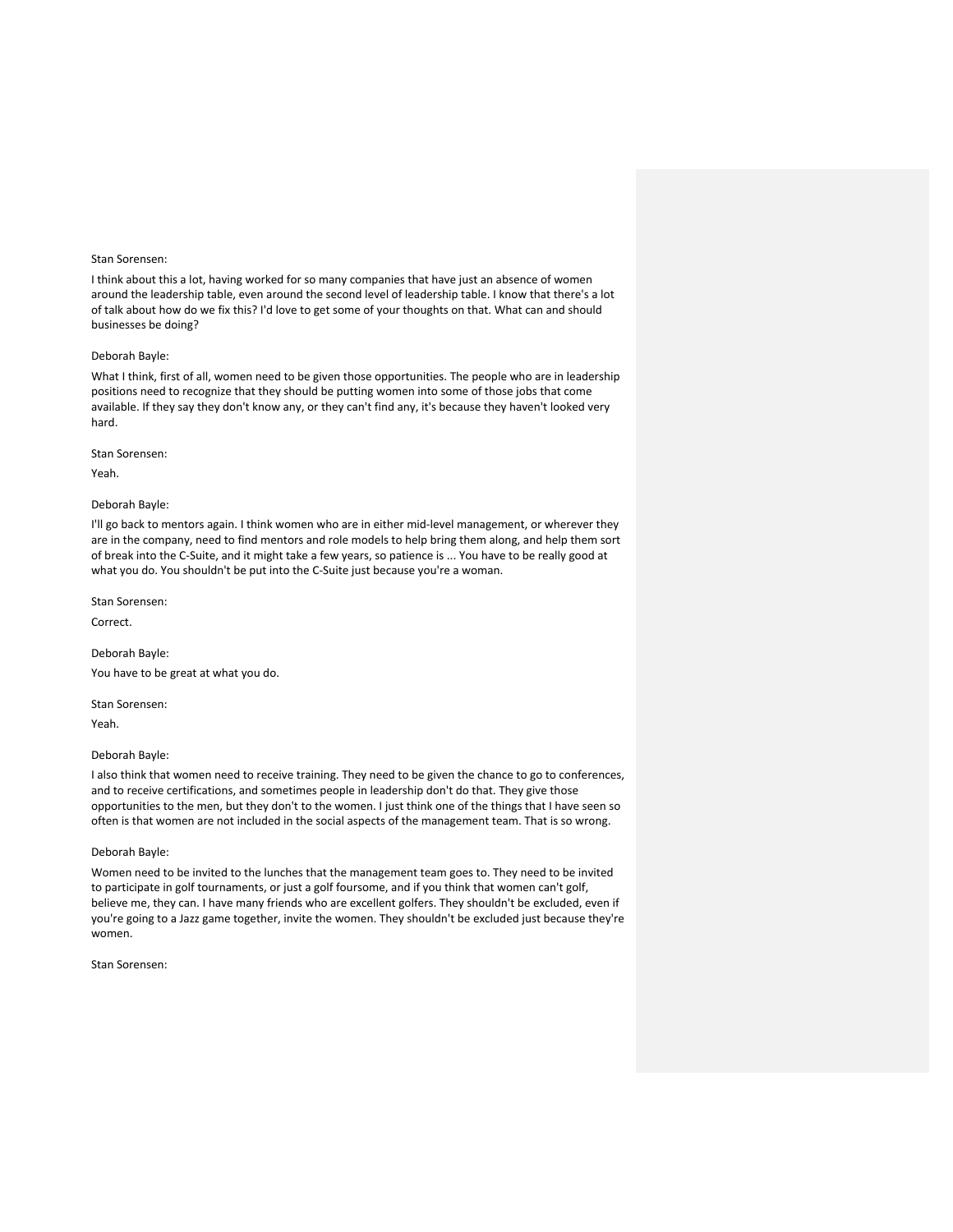## Right. Right.

# Deborah Bayle:

That happens so often. I think what that will show when people see the women as being partners and equals, is that they will start to change their perceptions of women being in those kinds of positions. It's subtle, but I think it's absolutely so important. I have a really good friend who she's a CPA, and when she first started out in her career, she was in California. She was hired as a CPA. She wasn't hired as an assistant or anything like that. The first couple of weeks she was there, she noticed that she was not included in any of these kinds of things.

## Deborah Bayle:

In fact, she wasn't even given business cards. She's a feisty lady. She's also a really good golfer. They were inviting people to go to a golf tournament, and she said, "Well, what about me?" They're like, "Uh, uh, uh," and tried to back pedal, but she ended up going. She had to ask. She had to ask for business cards, and this was a long time ago. I don't think that would happen now, but the other parts of it still do every day.

Stan Sorensen:

Yeah. Yeah.

# Deborah Bayle:

I think women need to speak up because so many times it's unconscious. Men don't wake up every day and say, "I think I'm going to discriminate against a woman today."

Stan Sorensen:

Right.

Deborah Bayle:

They just don't.

Stan Sorensen:

I hope not anyway.

# Deborah Bayle:

Yeah, I hope not. It's unconscious, and this bias that they have, it's sort of the old boys club that women talk about all the time, and need to break into that old boy club, and do away with it, and have it the old people's club.

Stan Sorensen:

Yeah. Yeah.

Deborah Bayle: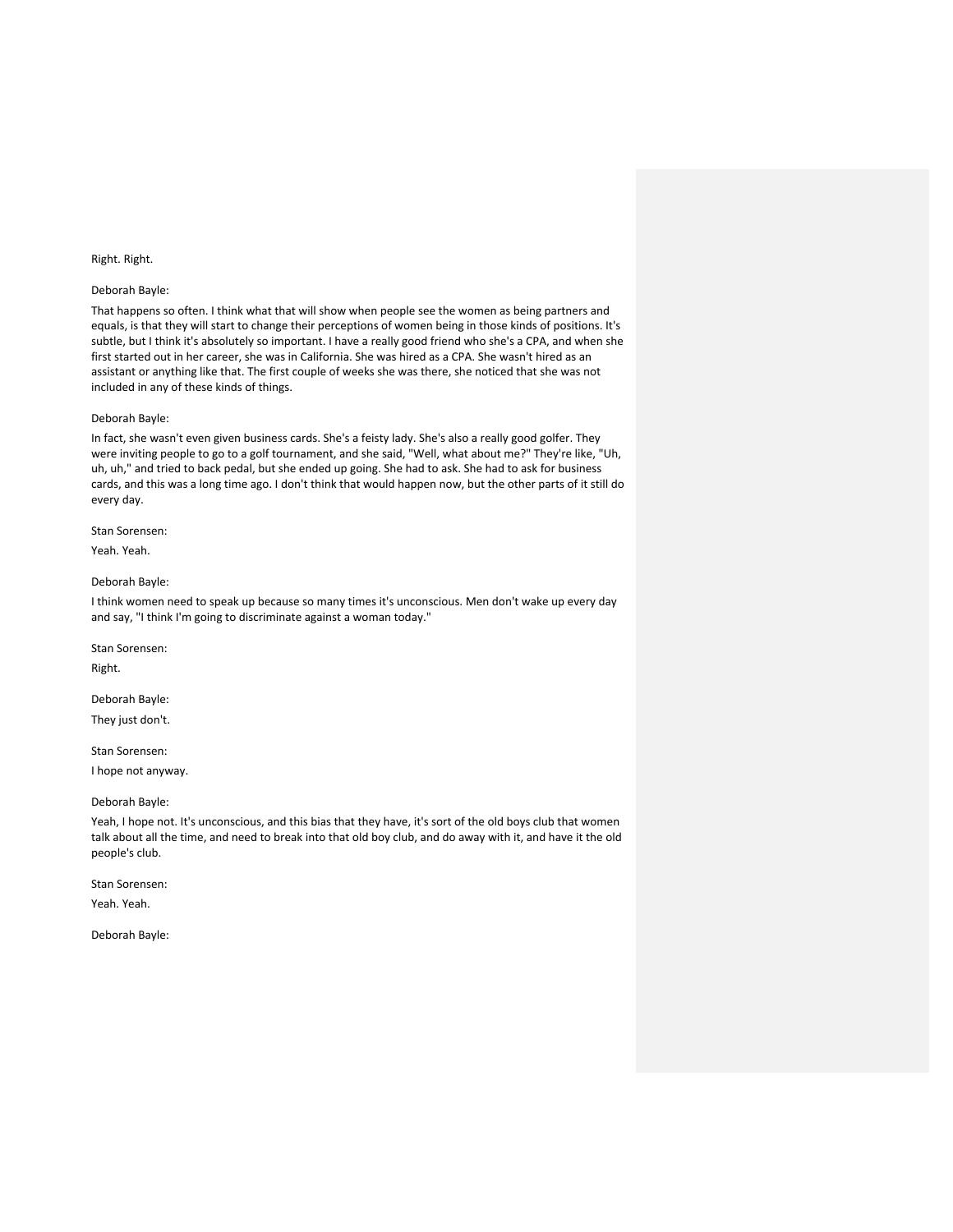That's a big part of it. One of the things that I think is so interesting is that studies show, and I don't know which studies, I can just say studies show that women will not even apply for a job unless they feel like they have 100% of the skills for that job. Is that in the ...

Stan Sorensen: Yeah. Yeah. That's in the ...

## Deborah Bayle:

Men will apply if they only have 60%. I think the reason for that is because we haven't given women permission to do that. We need to do that. They need to know, they need to have the confidence to know that they will be listened to, that they will be respected, and that they will not be dismissed.

#### Stan Sorensen:

Yeah. Yeah, and I would even add to that that they have every opportunity to learn more of what they need in order to really perform the job, just like anybody else does.

Deborah Bayle: Absolutely, just like anybody else.

Stan Sorensen: Yeah.

Deborah Bayle:

Yeah.

Stan Sorensen: Not everybody comes in as a true expert.

Deborah Bayle: That's true. That's true.

# Stan Sorensen:

One of the things as we talk about the C-Suite, and we talk about looking for the idea that if you say, "Well, I don't know a woman who could be a CFO, or I don't know a woman who could be a president," you just haven't looked hard enough. One of the things I've noticed is some of that inherent bias that there are jobs that men do and jobs that women do. The C-Suite, well of course the woman's going to be the head of Human Resources.

Deborah Bayle: Because they're nurturers.

Stan Sorensen:

Right, because they're nurturers and all, and I just think about that sometimes, and I shake my head and I think, "Amy Hood at Microsoft."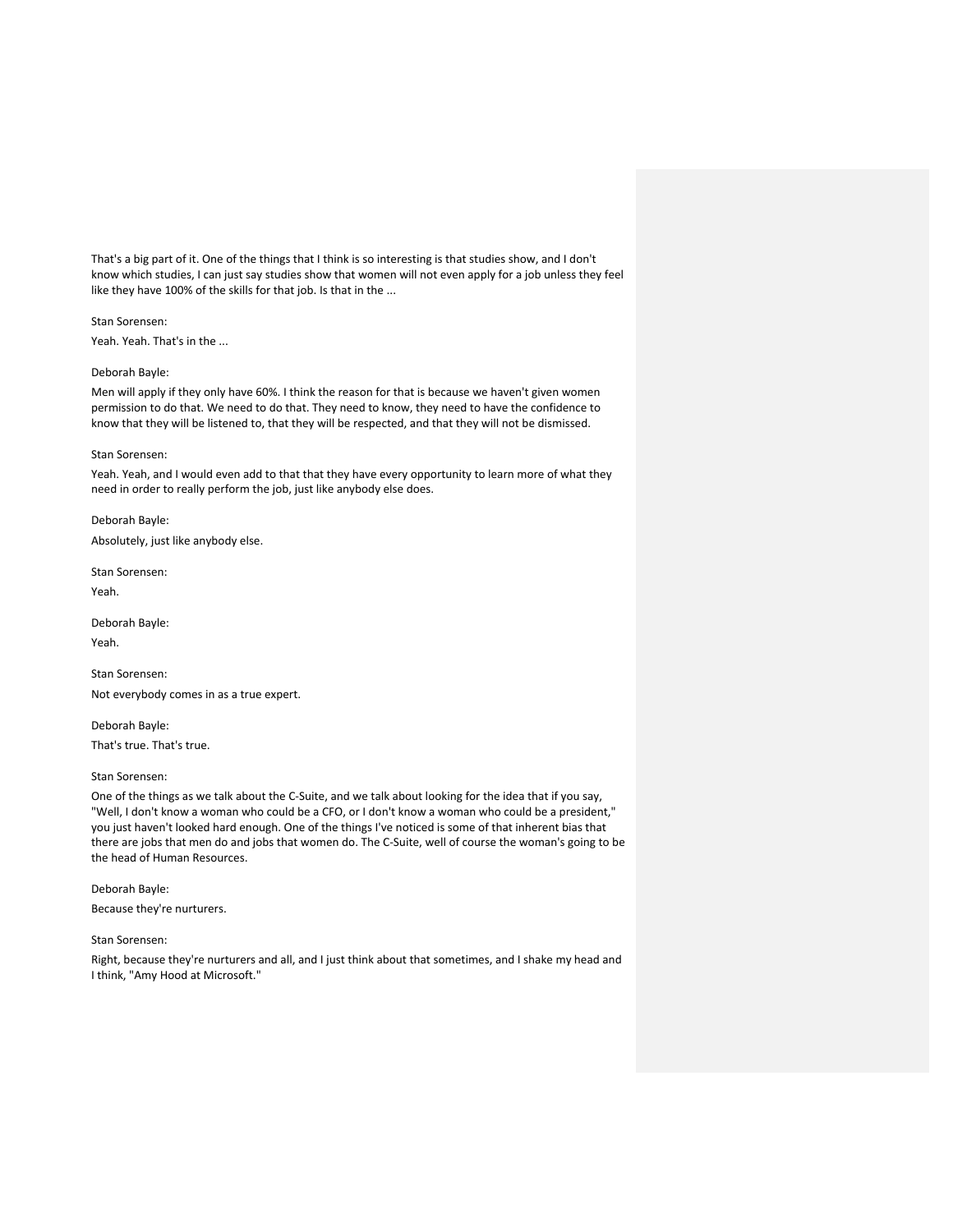Yeah.

# Stan Sorensen:

Amy is the CFO at Microsoft, and she's darned good at what she does. When I went to work for Expedia, the President of Expedia Corporate Travel, who hired me, was a woman who had a sales and marketing background. She was running that whole division of a couple of billion dollars worth of travel bookings every year, so it really bothers me when that stereotyping takes place, and I do see it still.

# Deborah Bayle:

Oh, it happens all the time. It happens all the time. Like I said, it's unconscious, I think, but there are consultants out there who train executive to overcome their implicit biases, and I think that every company should take advantage of that today.

Stan Sorensen:

Yeah.

Deborah Bayle: Diversity, equity, and inclusion has become a hot button topic, and it should be. It should be.

Stan Sorensen:

Yeah.

Deborah Bayle: I've taken a course on implicit bias, and everybody has it.

Stan Sorensen:

Oh yeah.

Deborah Bayle: Everybody does.

Stan Sorensen:

Yes.

Deborah Bayle:

Once you recognize it, you can start to do something about it. I took some quizzes that were put out by Harvard Business Review about implicit bias. There were many different ones. There were ones on youth, on older people. Older people are really discriminated against. I can tell you for fact. Being an older person, I can tell you that, but there was religious bias. There was political bias. There was racial bias obviously.

Deborah Bayle: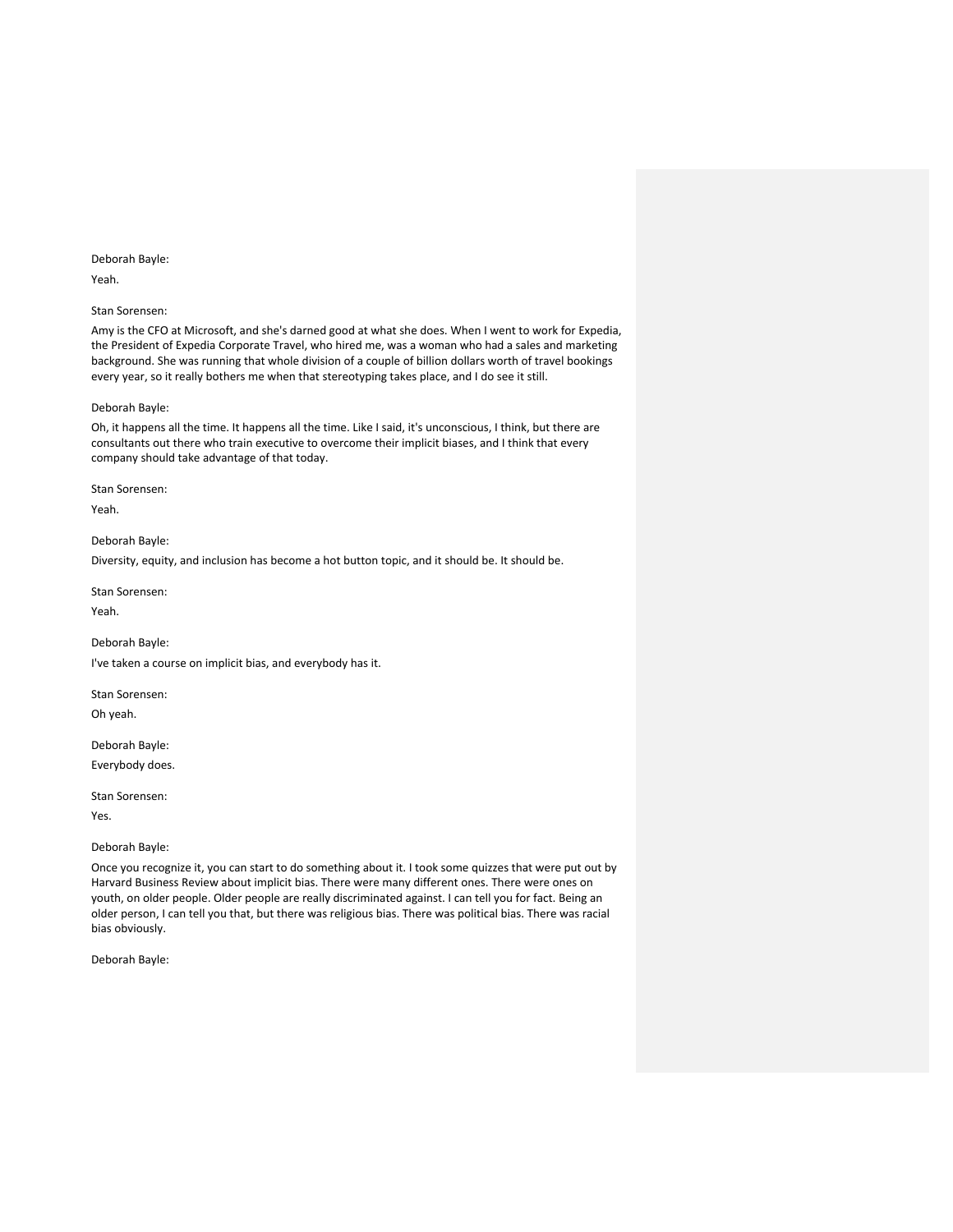It was amazing to me my own biases, which I kind of knew I had. There are some biases that I've been trying to overcome living here in Utah, but once you recognize them, and then as you look at people or talk to people, or whatever, you can say, "Aha, I'm starting to judge that person," and you can roll yourself back.

# Deborah Bayle:

It's very, very valuable I think. Like I said, I think every business should take advantage of those opportunities to train not just their executive level team, but really even down into their midmanagement teams on implicit bias, because like I said, everybody has it.

# Stan Sorensen:

Yeah, and it feels to me like anybody who manages people, or ...

# Deborah Bayle:

At any level.

## Stan Sorensen:

Yeah, or even anybody that spends a lot of time working with people. Imagine at the bank of all of our tellers went through that.

Deborah Bayle:

Yes. Yes.

Stan Sorensen: That could be a really ...

Deborah Bayle: Or your loan officers.

Stan Sorensen: Yeah. Yeah. Very illuminating.

Deborah Bayle: It would be. It would be.

# Stan Sorensen:

One more question, actually two more questions on the topic, and then we're going to get to a couple of off-topic things that I know are going to be surprises, but will be fun, I promise.

Deborah Bayle:

Okay.

Stan Sorensen: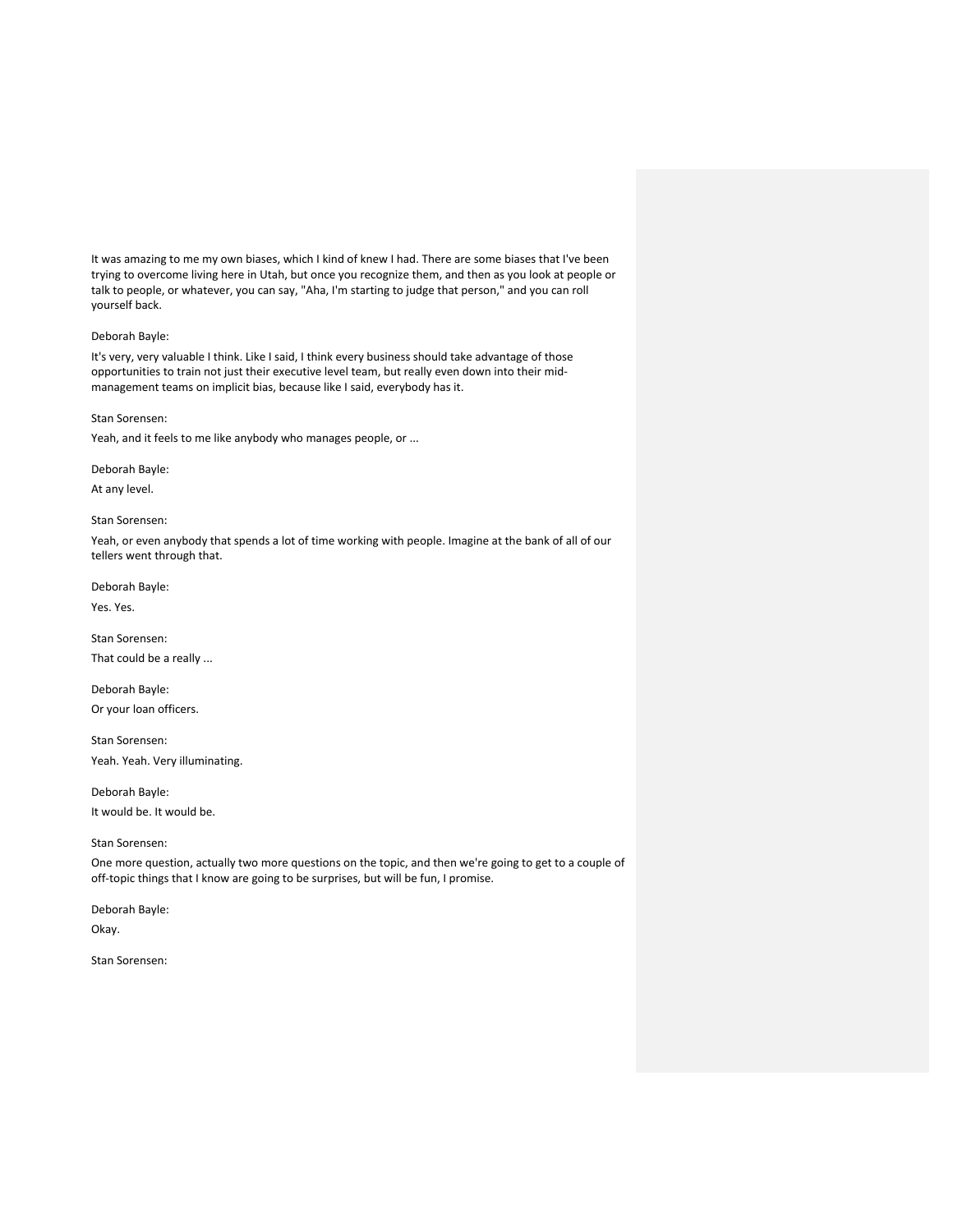What gives you the most hope as we look at the opportunities that are out there for women in addressing some of these issues that we've been talking about?

# Deborah Bayle:

First of all, the thing that gives me the most hope is that we're sitting here talking about this today. Five years ago that would not have been the case at all. As we've been talking about diversity, equity, and inclusion has become the hot button topic. I serve as the President of the Utah Chapter of the National Association of Corporate Directors which is a mouthful, but we serve the director community across the country.

# Deborah Bayle:

It's one of the top issues with boards of directors as well, and the fact that we're talking about it, and that people are willing to deal with it, and I think many people are willing to change their policies, and their attitudes, and their behaviors as a result of this. Sometimes they need to be hit over the head with it, but I do think that people are much more willing and interested in this than they were five years ago, and I see that as a huge hope for the future, not only for women, but for everybody who wants to serve business.

## Stan Sorensen:

Yeah. Fantastic. All right. We decided when we sat down to sort of map out how we do this Altabanking podcast, that we would always veer way off topic and ask some completely unrelated questions, and they're always ...

#### Deborah Bayle:

Just to put me on the spot.

#### Stan Sorensen:

Just to put you on the spot, and none of them are ... You can't incriminate yourself on anything here, or anything like that, but some of these are questions that I ask when I interview people. Some are questions kind of meant to just show a little bit different side, and maybe your listeners learn something new and interesting as well. One of the questions I always ask in interviews when I interview candidates is what books are currently on your nightstand?

#### Deborah Bayle:

I have been ... One of my problems is that I can never remember the names of books.

Stan Sorensen: You and me both. It's okay.

#### Deborah Bayle:

It's terrible. I'm the same way with movies. I'm like, "Okay, this was a really good movie, or this was a really good book, but I can't remember the name of it." I have been reading a book about OC Tanner.

Stan Sorensen: Oh okay.

**Commented [MS1]:** Instagram Reel :15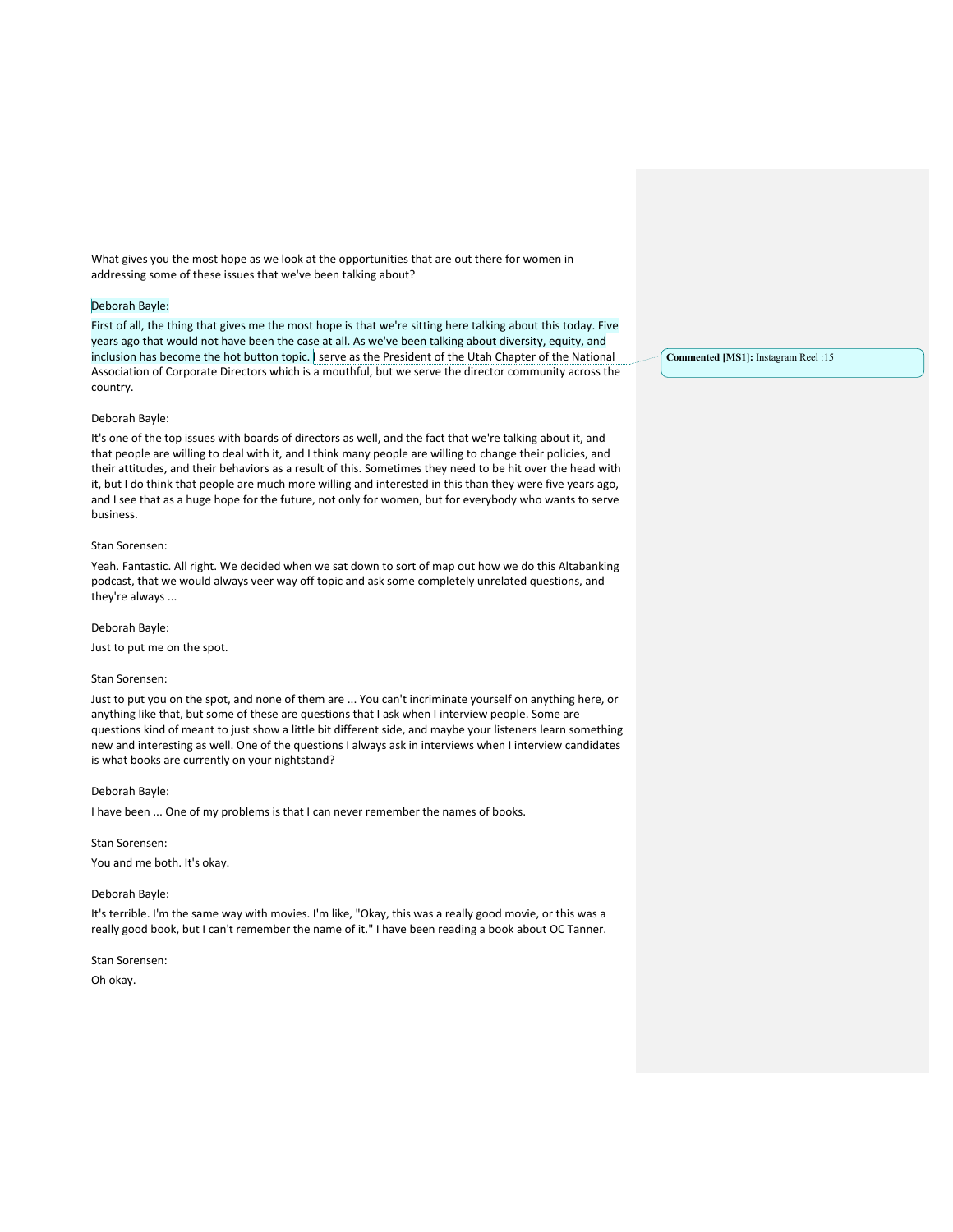Deborah Bayle: You know who OC Tanner is?

Stan Sorensen: Yeah.

# Deborah Bayle:

This was a book that was given to me by a fellow Altabank board member, Natalie Gochnour, because she serves on OC Tanner's board.

# Stan Sorensen:

Right. That's right.

# Deborah Bayle:

This is a book that was written by their long-time President, Don Ostler, and it just goes back through the whole history of OC Tanner and his life, but also his business. It's just fascinating. It's been fascinating, and because it's a local company, and it's one that I've been really familiar with, it's been really good reading.

#### Stan Sorensen:

Yeah. Do you find yourself drawn often to those stories of sort of how businesses were created and founders and things?

#### Deborah Bayle:

Yeah, I like those. I also like books that I think will help me in my career, and in the way that I do things. One of the books that we have read as a board for Altabank is Speed of Trust. That has been a real eyeopening experience as well. I remember the name of it. That has been a really good one because you really see how you're seen by other people, and maybe able to make some changes that will help you be more trusted and so on. It's really good.

# Stan Sorensen:

Yeah. I remember when Satya Nadella took over Microsoft, and I sound like I'm name dropping. I worked a little bit with him. We shared a manager for a while and all of that, so I know him a little bit, but I remember he had every one of his senior leaders and the Microsoft board read Mindset by Carol Dweck, and it was very much for the same type of reason as what you just described. Get everybody sort of thinking ...

Deborah Bayle:

Along the same lines.

## Stan Sorensen:

... in a particular way and things. Yeah. Very interesting. What about if someone were to say, "Look, I just need some escapist fare to read. So much heavy stuff out there in the world right now. I just need to kind of dive into something, and escape for a while, what would you recommend?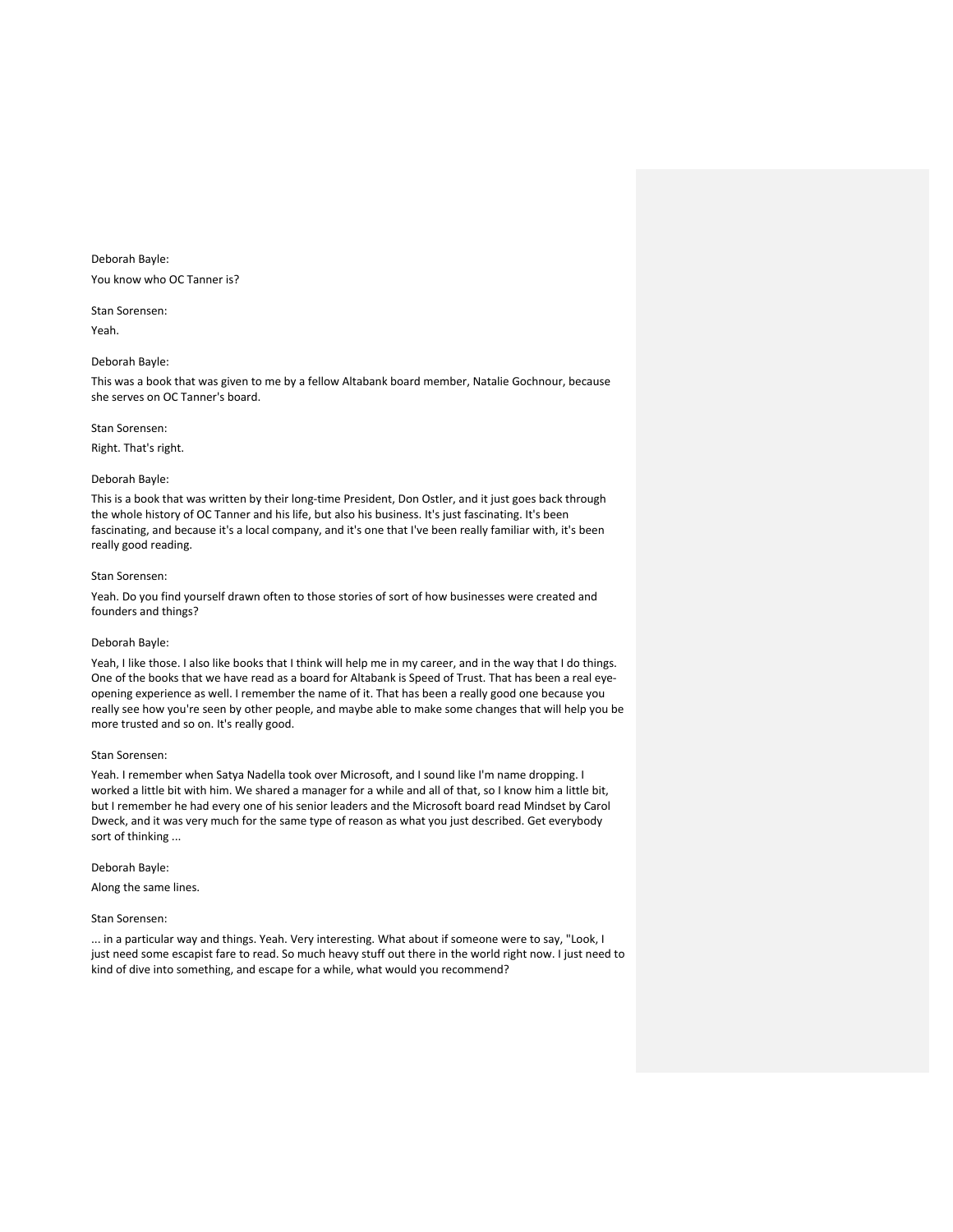Deborah Bayle: I read murder mysteries.

Stan Sorensen: Yeah.

Deborah Bayle: I read James Patterson. Primarily his Alex Cross Series.

Stan Sorensen: Yeah, that's a good one.

Deborah Bayle: That's my deep, dark secret. I enjoy those a lot.

# Stan Sorensen:

That's great. Those are good books. One of the things that we hear a lot about, and really took prominence, of course, in 2020 when people were locked up in their houses and all is binge watching television, and/or movies, and/or something.

Deborah Bayle:

I'm not even going to tell you what I binged watched. It's embarrassing.

## Stan Sorensen:

No, no. Hey, believe me, you cannot embarrass yourself. We've had this conversation with a lot of people.

# Deborah Bayle:

Okay, let me tell you what I binge watched. First of all I watched Bridgerton on Netflix. That is up until this week was the most highly watched series until I can't remember what the one is Squid something.

Stan Sorensen:

Squid Game.

Deborah Bayle: Squid Game, which I don't want to watch.

Stan Sorensen: I haven't watched, and I don't think I'm interested.

Deborah Bayle: I watched from start to finish West Wing.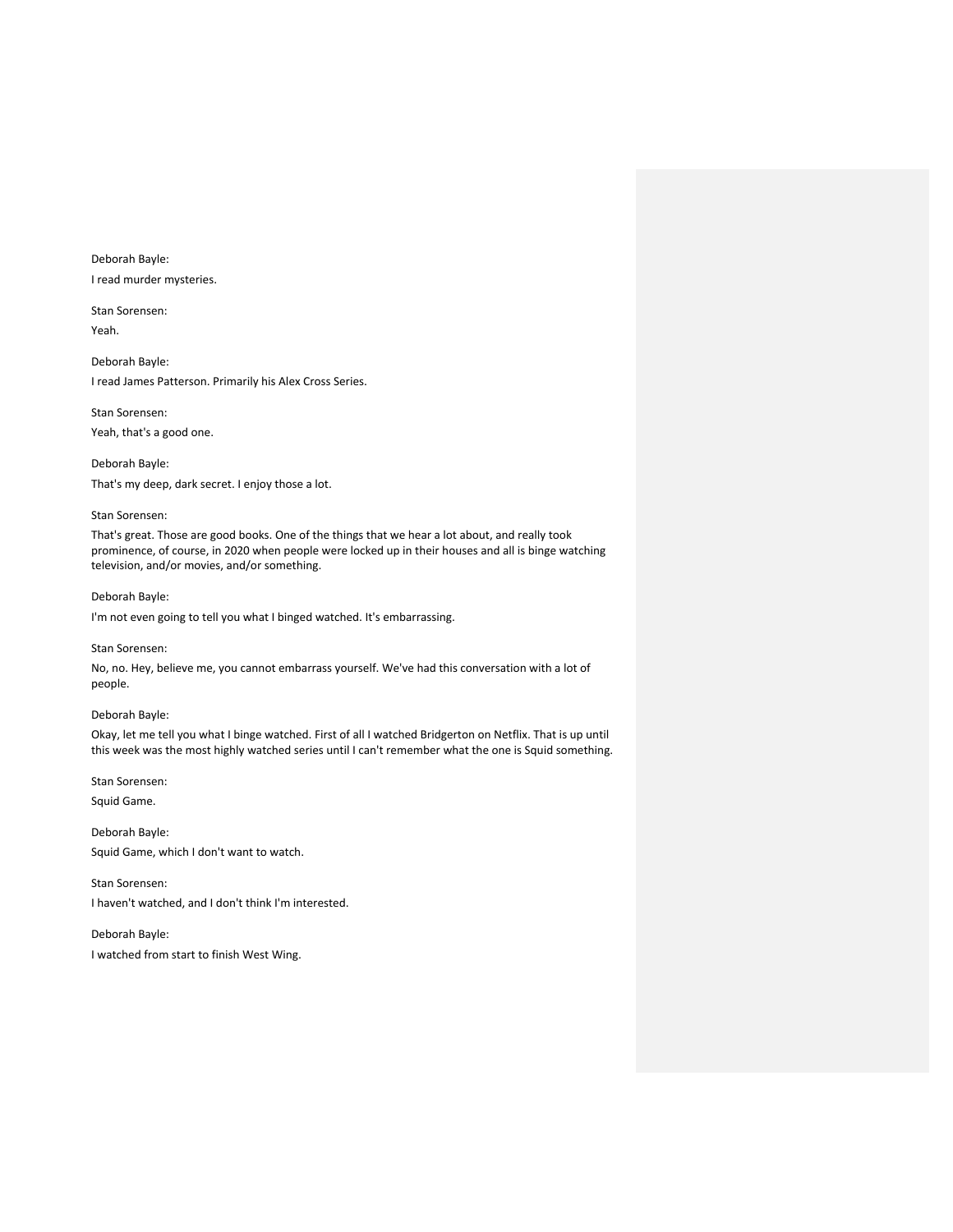Stan Sorensen: Mm-hmm (affirmative).

Deborah Bayle: Do you remember West Wing?

Stan Sorensen: Oh yeah, quite well. You get.

# Deborah Bayle:

I watched that series, and I watched the whole thing from beginning to end during the pandemic. Then, this is the one I'm mostly embarrassed about. I watched all of Grey's Anatomy too.

#### Stan Sorensen:

Eh, no need to be embarrassed about that. You could have said, "I watched all of the Bachelor and the Bachelorette," like 24 seasons.

# Deborah Bayle:

I don't go there. I don't go there, and I also don't watch any of the Real Housewives stuff either.

Stan Sorensen: Yeah.

Deborah Bayle: That's where I draw the line.

## Stan Sorensen:

Yeah. I remember my oldest son and his buddies in college watched The Bachelor and The Bachelorette for all four years they were in school. Yeah, and then he gave it up, but yeah, no none of those are embarrassing.

Deborah Bayle:

Oh good.

# Stan Sorensen:

Yeah, absolutely not. The interesting thing about that is, because I did very much the same thing where you go back and you find these shows that we watched ...

# Deborah Bayle:

A long time ago.

# Stan Sorensen:

... 10, 20 years ago. We went through and watched from start to finish Thirty Rock.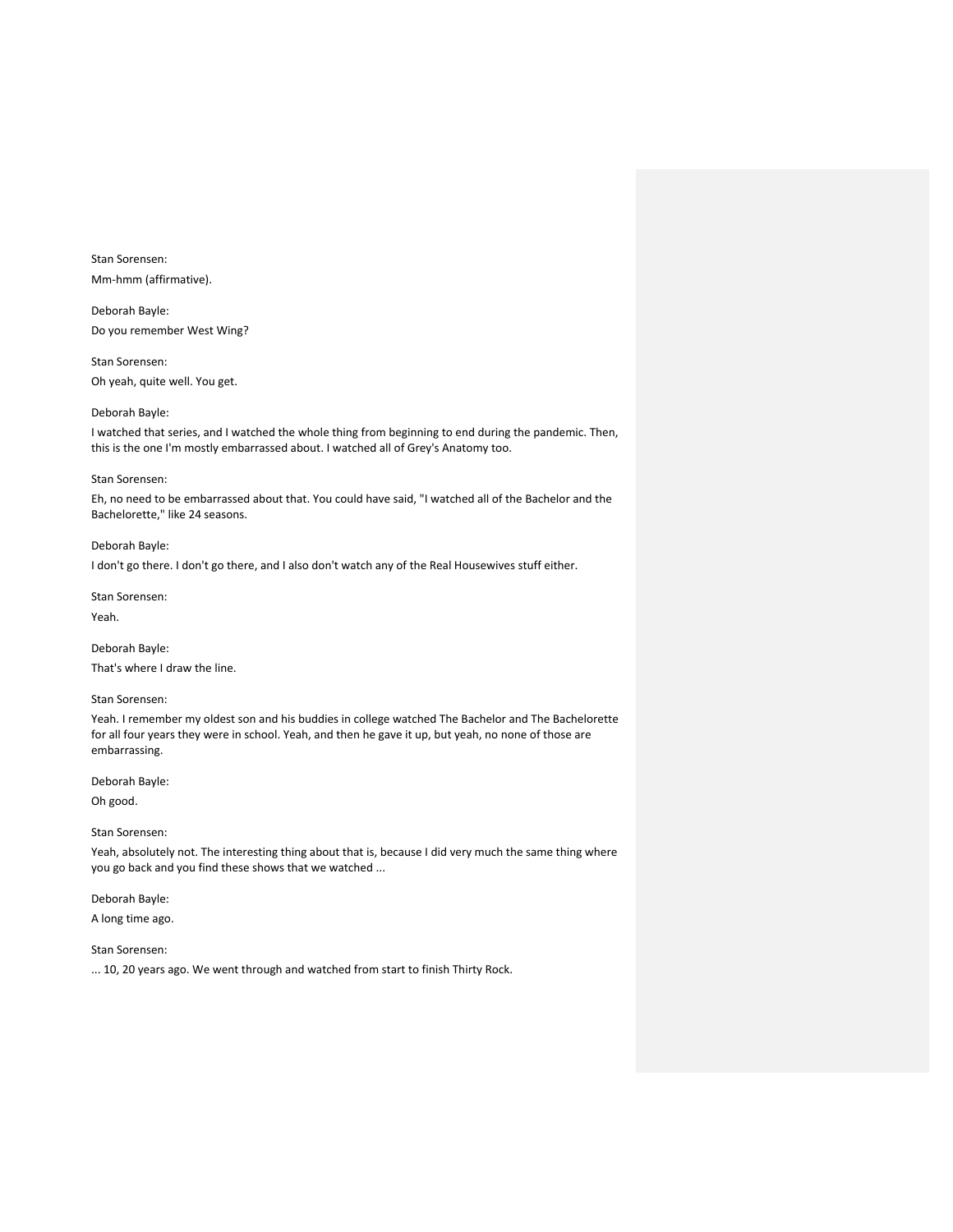Deborah Bayle: Okay.

Stan Sorensen: That's one of the ones that we did, and it's like almost this comfort ...

Deborah Bayle: Exactly.

Stan Sorensen: ... in shows that they have this familiarity.

Deborah Bayle:

You know what I found interesting about the West Wing is that even though it was in the '90s, it was so relevant to today's politics and everything that's happening now.

Stan Sorensen: Oh yeah. Oh yeah.

Deborah Bayle: It was like, "Oh my gosh, things never change even though you think they do, they don't."

Stan Sorensen:

Yeah. Another one that I'll quickly throw out, if you find yourself the time is The News Room.

Deborah Bayle: Oh, I've watched that.

Stan Sorensen: Yeah, which also ... Yeah.

Deborah Bayle: I loved that.

Stan Sorensen: Which also is relevant today.

Deborah Bayle: Yes. Yes.

Stan Sorensen: Even though it was 10 years ago or something.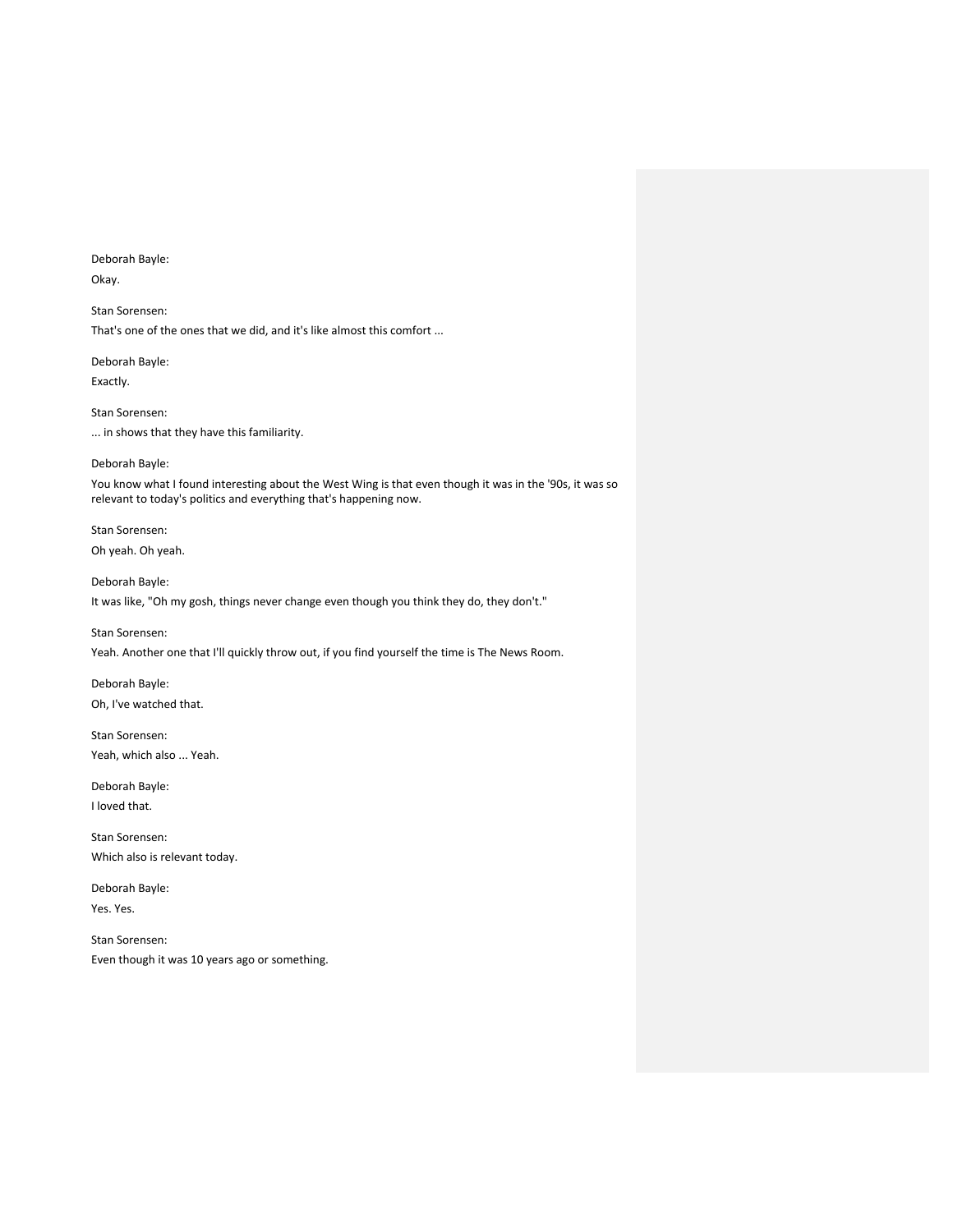Deborah Bayle: That first scene where he says, "The United States is not the greatest country in the world ..."

Stan Sorensen: Such an awesome monologue.

Deborah Bayle: I loved that. Is it on again?

Stan Sorensen: Yeah, I think you can find it on ... You might be able to find it on HBO if you have that.

Deborah Bayle: Okay, because I watched it the first time through, and I would love to watch it again. It was so good.

Stan Sorensen: Yeah, we went back and watched it probably about a year ago.

Deborah Bayle: Okay. That's a great suggestion.

Stan Sorensen:

Yeah. What about any new hobbies that you might have picked up while we were all sequestered in our homes?

Deborah Bayle:

I wouldn't say it's a new hobby, but it's one that I picked up again that I hadn't done since I was in my 20s, and that is Crewel embroidery. I have started doing that again, and I enjoy it a lot. I don't know why I ever gave it up except that I had kids and a career, and everything else, but it's very relaxing and so I have picked that up again. It's been good.

Stan Sorensen:

That's great.

Deborah Bayle:

Yeah.

Stan Sorensen:

Fantastic. Before we go, any other thoughts that you'd like to share with the folks that are listening or watching?

Deborah Bayle: As far as women in business?